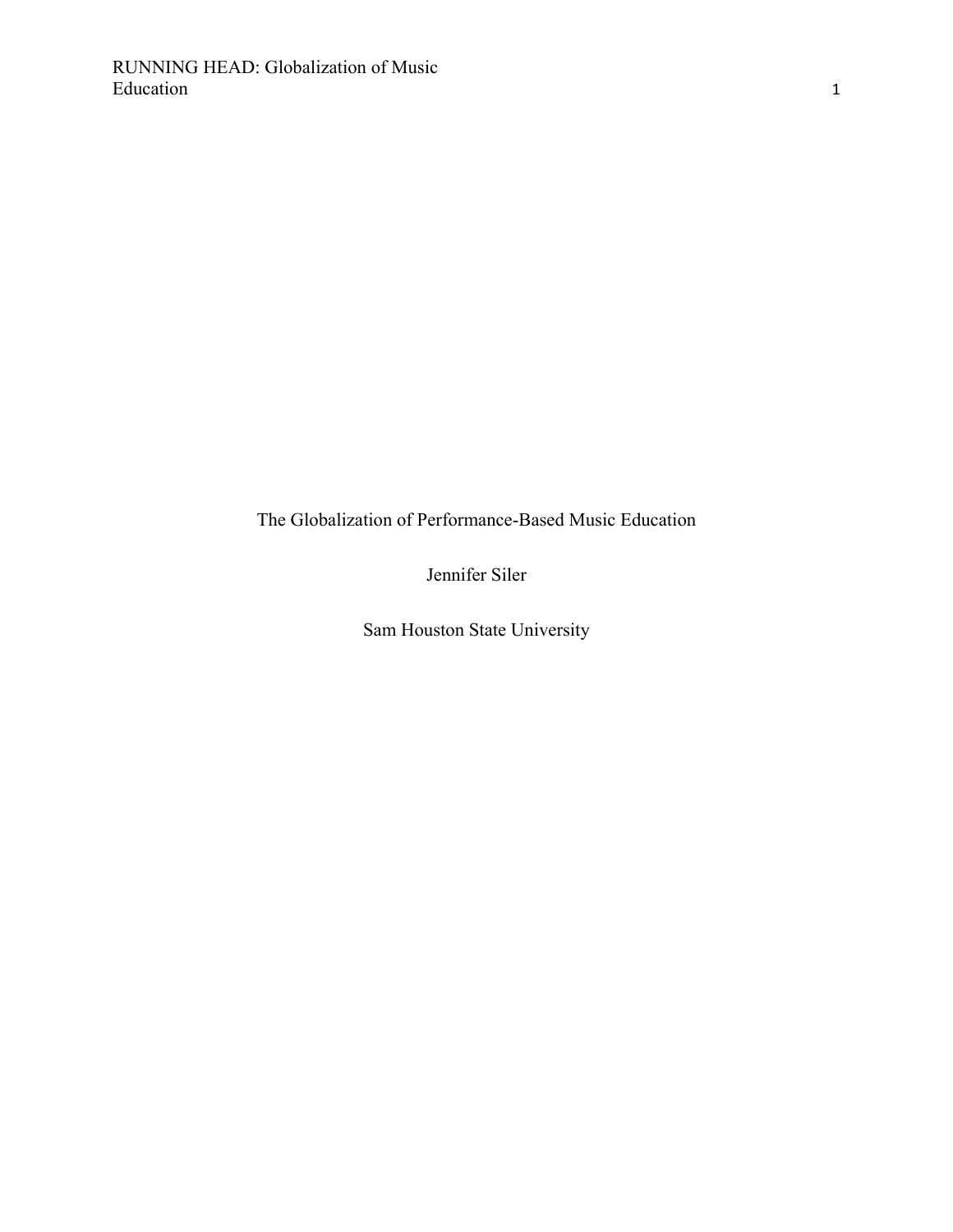## The Globalization of Performance-Based Music Education

## Abstract

There is a noticeable lack of globalization in performance-based music education that does not address the needs of a fundamentally changing society. The purpose of this study is to investigate the current state of globalization initiatives in performance-based music education and record ideas for future curriculum globalization along with the elements necessary for implementation.

Participants in the study were interviewed in person or via teleconference, addressing twelve questions regarding the current practice and future predictions about global initiatives in their curriculum. Responses were recorded via field notes. There are twenty participants in the study.

The major emerging themes in the study were:

- 1. Currently, music educators implement globalization through music programming.
- 2. The two main needs for further globalization implementation are time and resources.
- 3. A major factor in determining globalization initiative success is the prioritization of the initiative by the school's administration.

Conclusions of the study and implications for the projected needs of performance-based music educators are discussed.

Key Words: education, globalization, band, orchestra, choir, performance-based, music, technology, strategies, ethics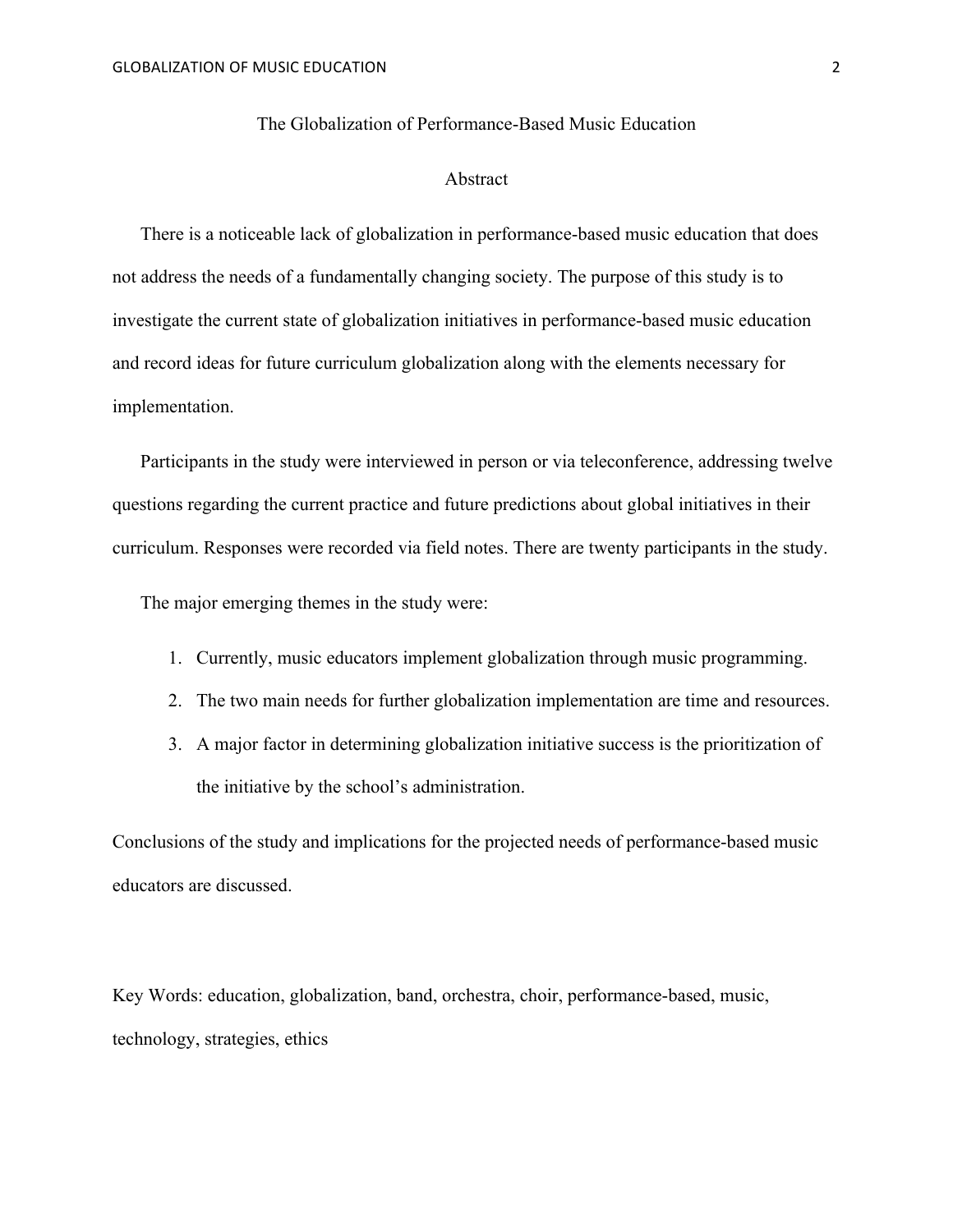### **Introduction**

Over the past five decades, technology has developed at an ever-increasing speed. The invention of the internet rocketed communications into the future, allowing people from all corners of the globe to interact with each other. In fact, Thomas L. Friedman (2005) pinpoints a specific date: August 9, 1995, the launch of Netscape. "What Netscape did was bring a new killer app – the browser – to this installed base of PCs, making the computer and its connectivity inherently more useful for millions of people… This development, in turn, wired our whole world together, and, without anyone really planning it, made Bangalore a suburb of Boston" (p. 62). Our connectedness since then has only increased at an exponential rate.

In the past, it was uncommon for a person to interact with someone of a different background. According to a study participant, Sam, a majority of people would not leave the town they were born in, and if they did it was unlikely that they would have exposure to another country unless they were in the military. The current generation has had more exposure than the prior generation overall. International travel is becoming more commonplace, and the inundation of technology has made international connectedness for both business and personal reasons easy to obtain. The upcoming generations will most assuredly interact on a regular basis with people from different countries and different backgrounds than theirs, and at earlier ages.

What does this mean for students? What are the implications for education, and for the educators responsible for preparing these students to be members of this new, global society? And what in the world does music education have to do with any of this? Because this is a relatively new field of research, there is plenty to discuss. There have been many publications about globalization, but little has been said about music educators' roles, responsibilities, and opportunities within the movement.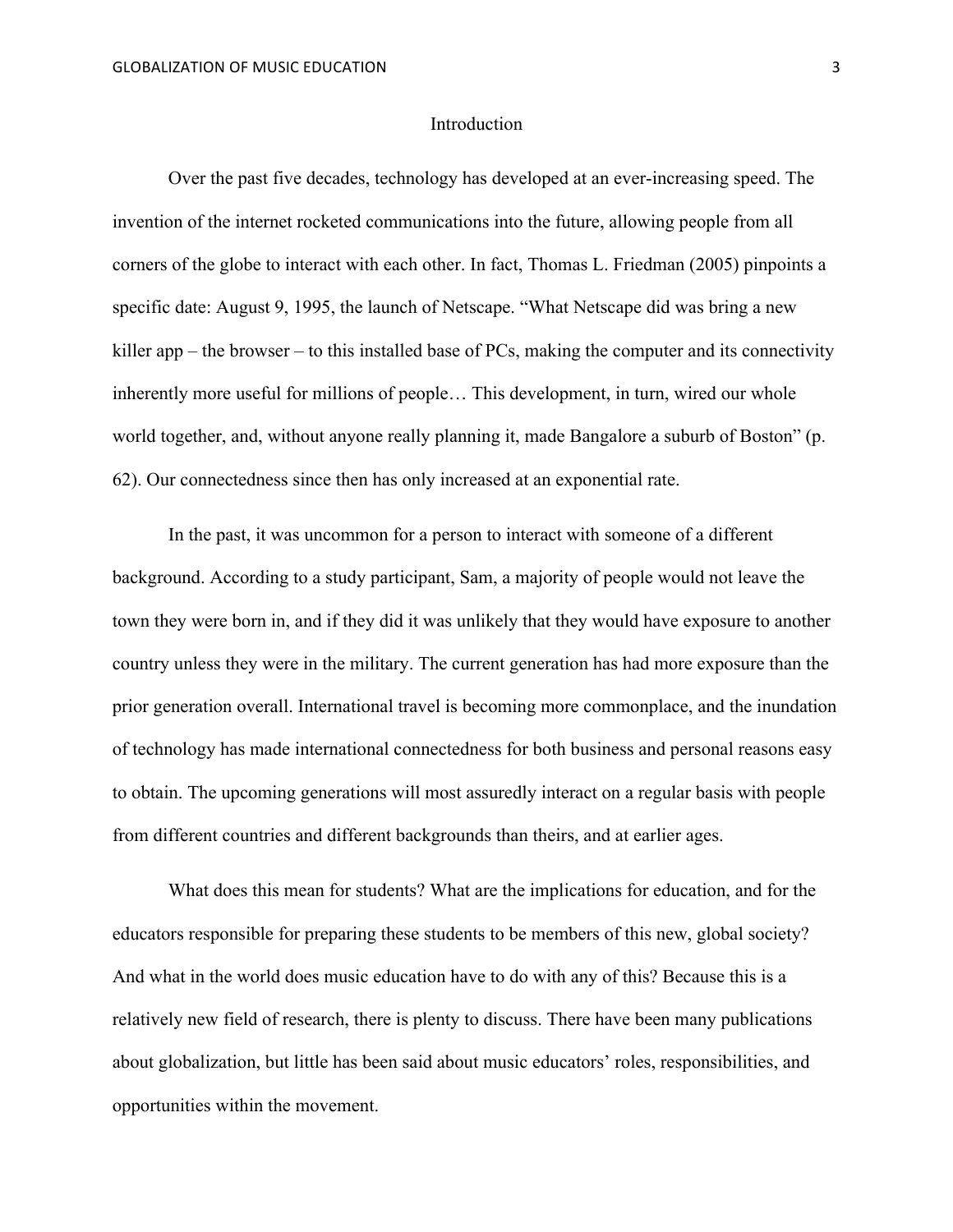According to Sir Ken Robinson, "national education policies used to be domestic affairs. These days, governments scrutinize each other's education systems as earnestly as their defense policies" (2015, p. 6). The globalization movement in the United States is taking root, but there is still much work to be done and the rest of the world is watching. Educators must prepare students to interact with people from all backgrounds with respect and an open mind in order for our new global society to be effective. "The one world has been undergoing tremendous, turbulent changes, due to the recent quick movement in globalization. As a result of globalization, educational change occurs in the development of basic and higher education in many countries in the one world" (Pang, 2013, p. 17).

H.H. Jacobs contends that the United States system of education is still rooted in the industrial era (2010, p.7). She traces our educational system back to the Committee of Ten, established in 1892 at the height of the Industrial Revolution. She says, "schools were not designed for children. Rather, they reflected the factory model of organization resulting from the ascension of industry and economic expansion between 1897 and 1921, which ultimately was applied to education as well as business" (p. 9). Students no longer feel at home in this system, since society has shifted to a more global and technological basis described as a "knowledge economy" (Tarc, 2012, p. 9). In order to accommodate the needs of our students, educators must evaluate the very roots of the education system and adapt to the new ways of learning. Evidences of this shift have been observed in the development and integration of project-based learning, a type of education that has been prevalent in music education for hundreds of years. Global citizenship education has "reached a critical point in its development" (Myers, 2016, p. 3) and deserves the attention from researchers and education specialists in order to objectively formulate deliverables in the field.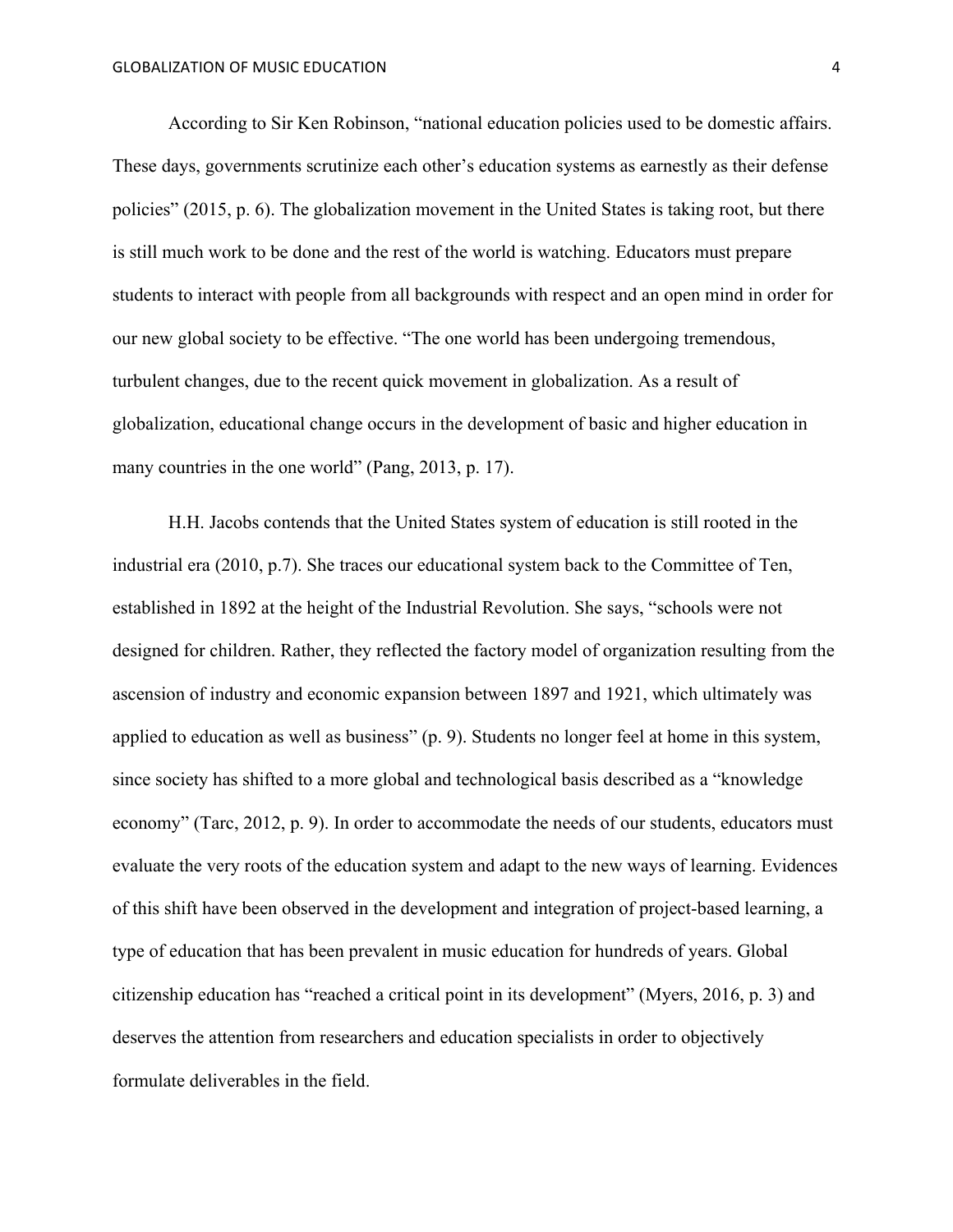### Attitudes Toward Globalization

There are noticeable effects of this movement in secondary and higher education. Recently, a Japanese case study called educators to utilize our more diverse classroom environments to engage students in developing global citizenship competencies (Mori & Takeuchi, 2016, p. 157). Within classrooms, it is changing curriculums and goals already. One professor at a university starts the discussion of global perspectives with her teacher candidates by introducing them to advertising from around the world and sparking discussion about the influences of stereotypes on these advertisements. She found that doing this project changed her students' perspectives on global issues (McGaha, 2015).

Not surprisingly, the upcoming generation seems to be overall favorable to the changes that technology has brought about. According to a 2014 study, a significant majority of students interviewed "believe that enhanced international cooperation would lead to an improved international understanding or to general progress" (Fischer, Fischer, Kleinschmidt, & Lange, p. 132). However, in this same study, cultural exchange was listed as a negative effect of globalization instead of a positive one. "8 grammar school students… connected their ideas of globalization to elements from the field of culture. 4 out of 8 grammar school students believed globalization to be a danger or threat for cultural identity. 2 identified enrichment due to mutual influences, and 2 expressed both positive and negative culture-related aspects" (p. 129). It is interesting to consider that among all the good that can be shared through this movement, the students believe that a cultural exchange would dilute existing cultures. The idea that should be taken away from this perspective is one of integration with caution and respect for preservation of existing cultures, and a consciousness of the effects of this new society we are creating.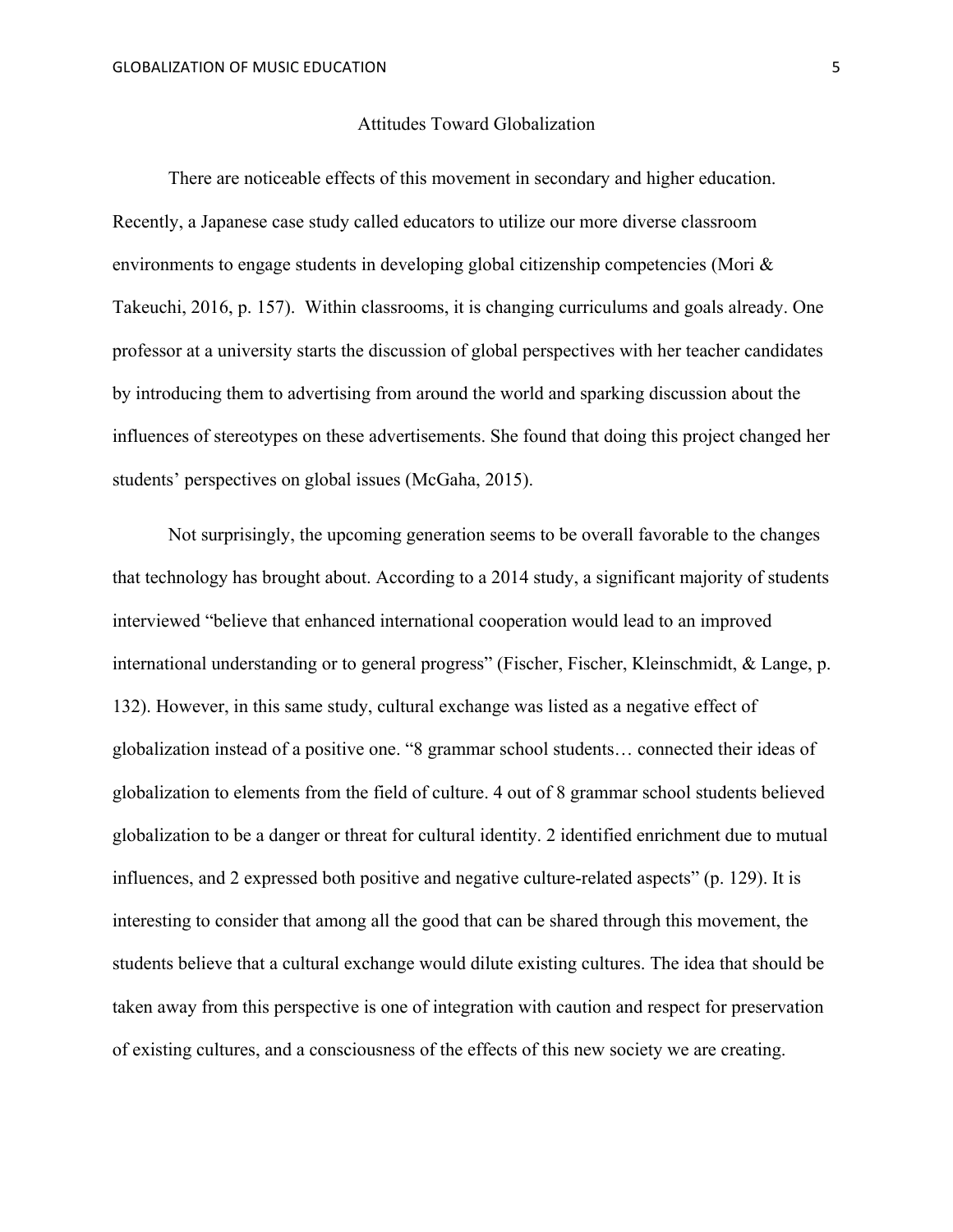There is a host of topics to consider when addressing globalization in education. This article will briefly discuss the issues of time, resources, ethics, and common language when implementing globalization in a music curriculum.

## Music Education's Impact on Globalization

Globalization in music education is not a new concept. As early as 1918, reforms to education were being made that included music globalization, led by Leo Kestenberg. In 1953, the International Center for Music Education was formed based on Kestenberg's theories of performance-based music education. "In the post-war era there was also a growing interest in and desire for the development of more international exchange and stronger connections to avoid the extent and kinds of damage that were only just being overcome" (Gruhn, 2004, p. 2). Furthermore, Gruhn postulates in his analysis of Kestenberg's career that "the whole concept of internationalism can be traced back to Kestenberg's origins and his conviction about the positive ethical effects of music and music education" (p. 13). However, Kestenberg's ideas have not made their way into the typical United States music classroom.

In 2010, Vivien Stewart listed three components of global literacy that educators need to address in order to prepare students to engage in a global society. The components needed are

1) knowledge of other world regions, cultures, economies, and global issues,

2) skills to communicate in languages other than English, to work in cross-cultural teams, and to assess information from different sources around the world, and

3) values of respect for other cultures and the disposition to engage responsibly as an actor in the global context (p. 102).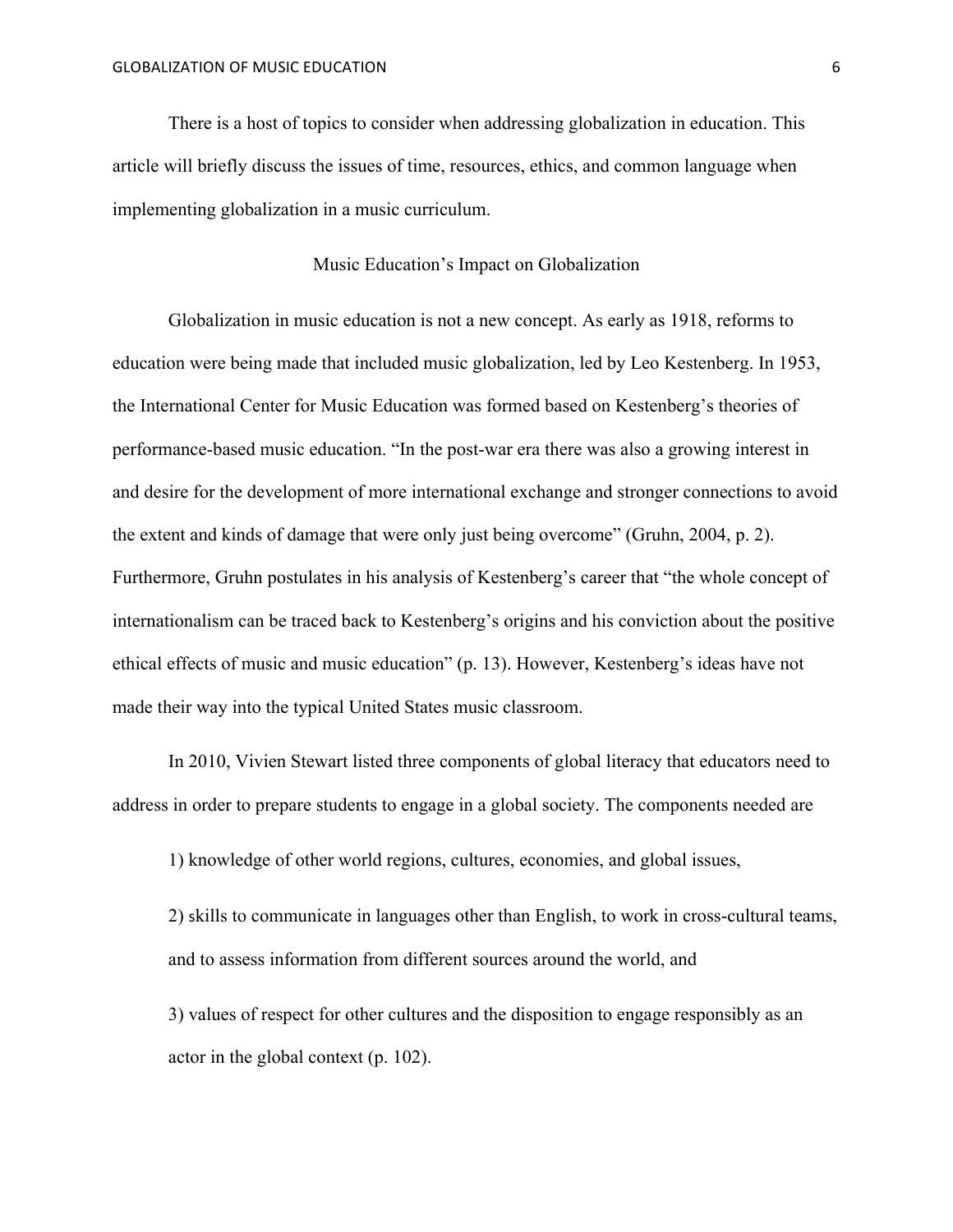These components make globalization accessible and teachable for students and offer direction for goal-setting.

In her 2009 article regarding the concept of the flat world as presented by Friedman, Beckmann-Collier pointed out specific proficiencies within the hidden curriculum of music education. These proficiencies were:

- 1) to learn how to learn,
- 2) to possess passion and curiosity,
- 3) to play well with others, and
- 4) to exercise the right brain (pp. 27-28).

These proficiencies line up with the aforementioned global literacy components proposed by Stewart in 2010. The ability to learn how to learn would increase the capacity for students to gain knowledge of other countries, regions, and cultures. The possession of passion and curiosity would be a necessary quality to develop communication skills. The curiosity to explore other languages could be incited by the hidden curriculum of music education and enhanced by the practice in tonality that music education provides. The ability to play well with others can certainly help in the process of gaining respect for the values of others and promote responsible and ethical engagement with other cultures.

Music itself is recognized as an international language, and many prior studies have indicated that classically trained music students gain fluency in languages other than their first language due to increased awareness of tonality, a property that is believed to reside in the right brain that music education exercises. Even without a common language, the impact of the study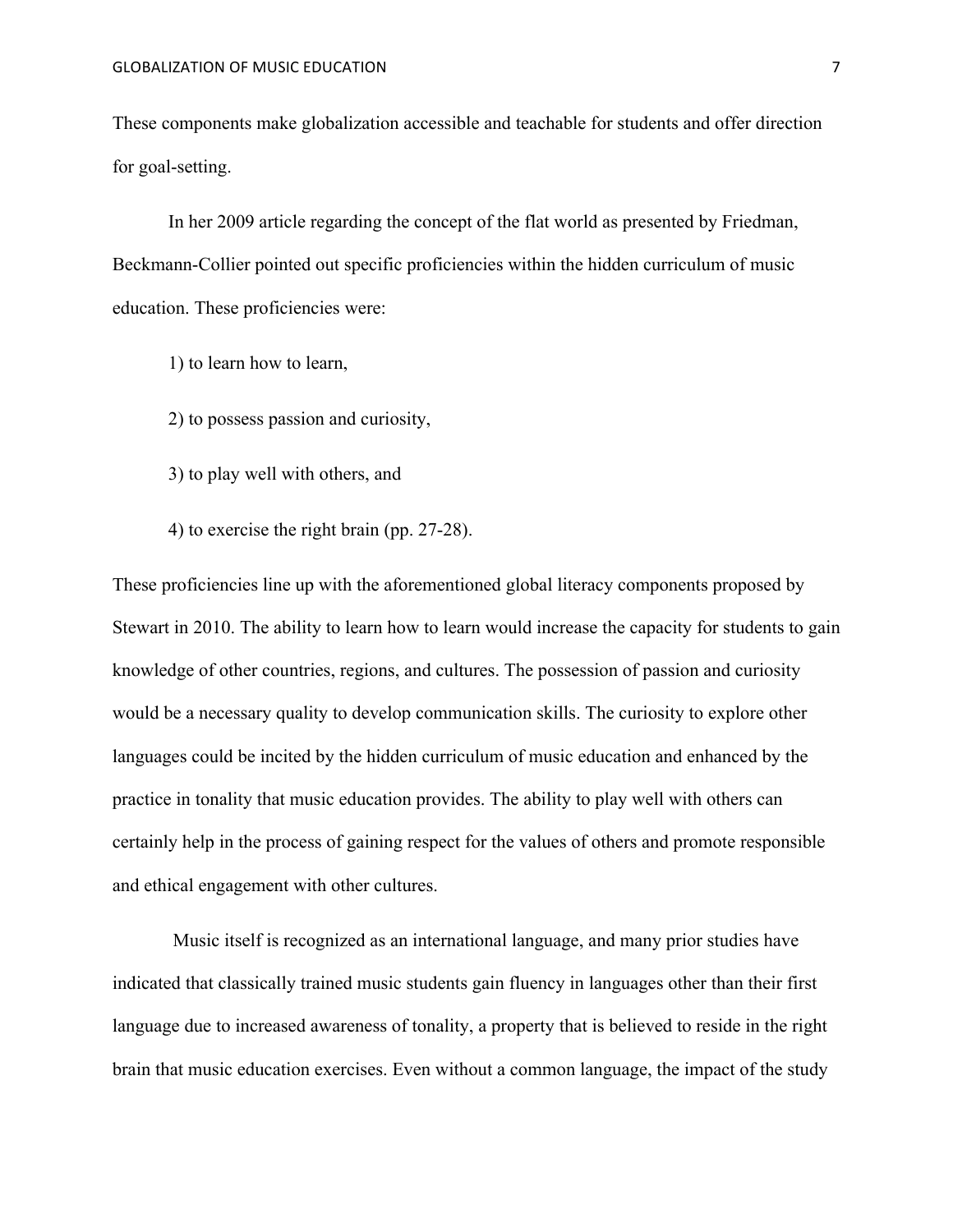of music communally is profound. In a Facebook post, American international composer and conductor Brian Balmages told a story of a recent experience he had while interacting with a group from Italy:

I just came across a letter I received while I was conducting in Italy. It speaks to the power of music without referring to test scores, brain activity, and so many of the other things that may be important, but miss the true point of music. I had just spent three days in rehearsal in beautiful Serra de Conti. During that time, I did not use an interpreter. I used what little Italian I had learned over the week, and let my hands do the rest. This was their letter: 'Over the past three days we've spent together, all of us have been very impressed by your way of transmitting the importance and beauty of playing together. Music is a universal language, thanks to which we can share our own feelings through a simple melody. With this little message we want to thank you for the short period we've spent together.' Test scores are fine. Improved cognitive function is fine. But making a strong connection with people across the globe when the only language you have in common is music – well, that's not fine – that is amazing (Balmages, 2016).

The experience that Balmages had in Italy is one that is echoed throughout the experiences of those who have participated in international music exchanges.

Because of these linear commonalities of goals, it is a natural conclusion that music educators should not just incorporate globalization into their curriculum, but should become the frontrunners and leaders of the globalization movement in education. At the disposal of music educators is every tool necessary to make Stewart's goals of global citizenship a reality in a short time frame. In fact, Beckmann-Collier states that "music educators have a substantial role to play in defining educational policies and procedures in the new, flat world" (2009, p. 28). Music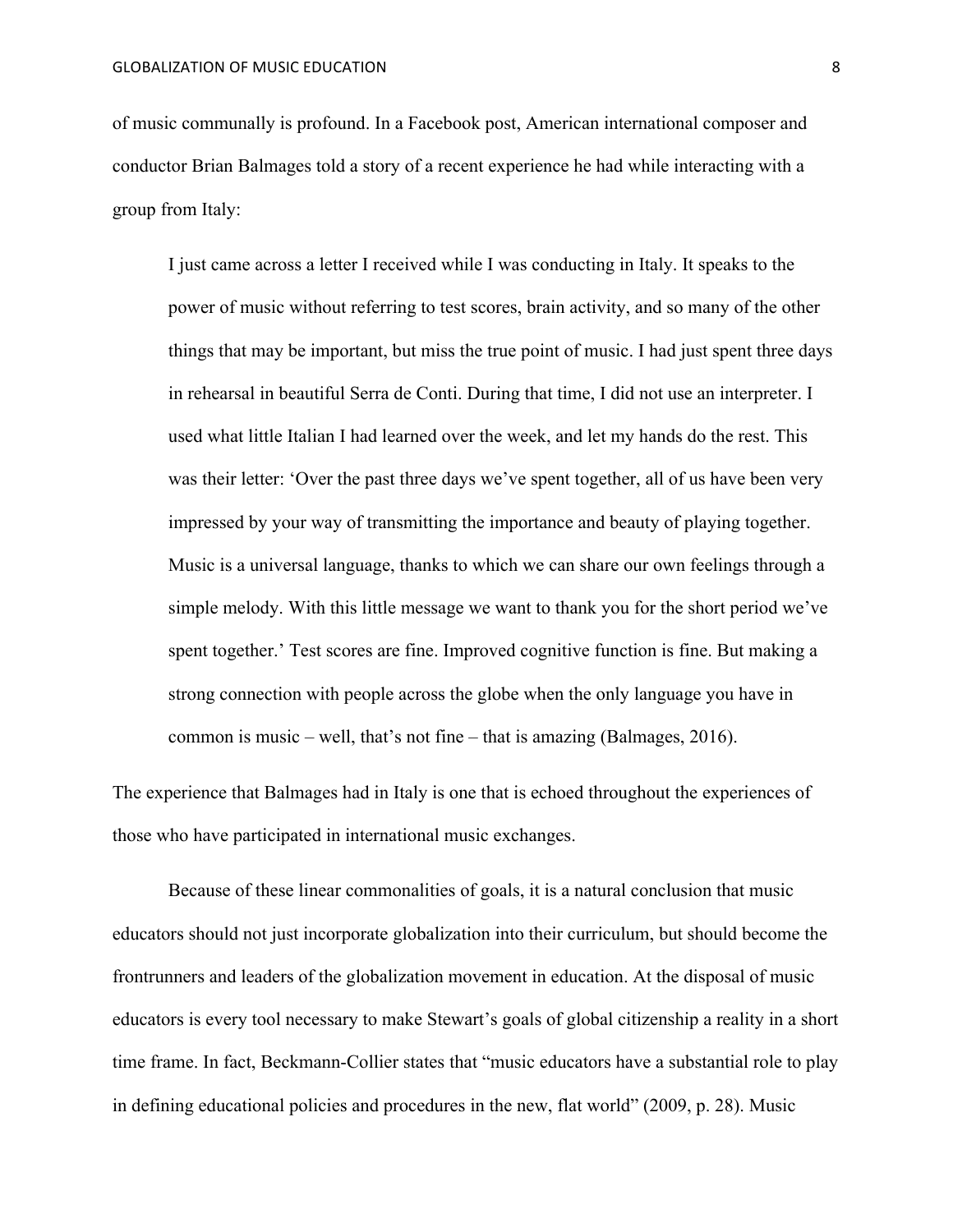educators need to approach globalization with the things they do best: be visionary, be inspiring, and take the lead.

# Definitions

When it comes to defining globalization, there are many opinions about what the word actually means. The common thread throughout the various definitions is the idea that technology has increased the interconnectedness between countries and cultures around the world. The differences in the definition come in the potential applications of this new societal shift and how it impacts the next direction for education.

For the purposes of this study, I used two definitions of globalization. The more broad definition was posed by Vaira as "the engagement of people and ideas across many national borders" (2004). The more specific definition is "the expanding scale, growing magnitude, speeding up and deepening impact of interregional flows and patterns of social interaction" (Held & McGrew, 2000, p. 4). Both definitions are in regard to the social aspects of a global society and in line with the idea of global citizenship education as the next priority of globalization.

When the term performance-based music education is used, it is in reference to courses in secondary schools that teach classical Western music techniques that require public performances of prepared music as a part of the curriculum. These courses are commonly referred to as band, orchestra, and choir.

## Study Synopsis

The motivation for this study was based on a personal interest in the field of globalization and music education. It is my conjecture that globalization is not a commonly discussed topic in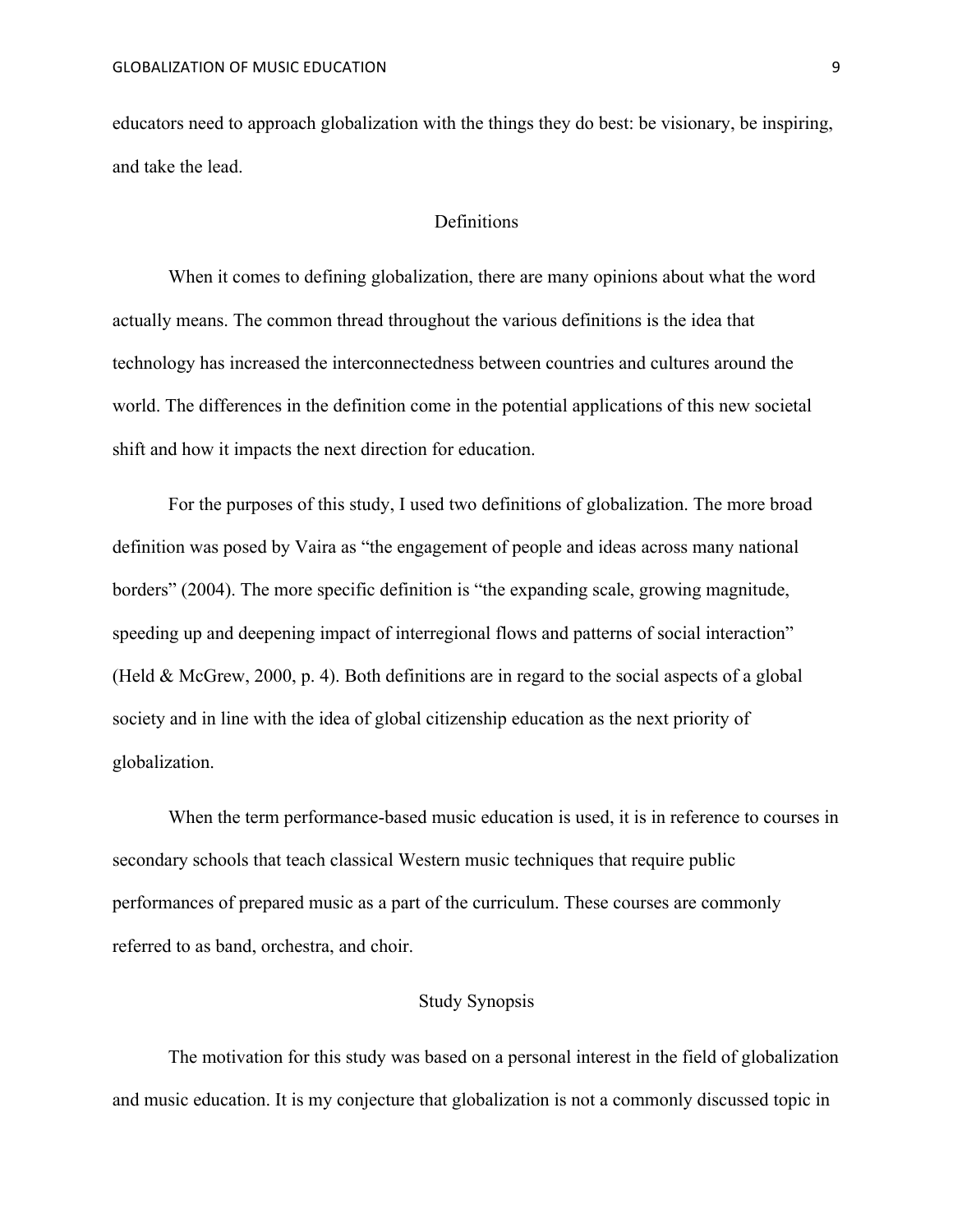#### GLOBALIZATION OF MUSIC EDUCATION **10**

the field of performance-based music education. Instead, music educators teach the way that they have been taught, incorporating techniques and goals that were established early on in the development of the field. Sometimes these goals were developed decades or even centuries in the past, and do not make allowances for the changing needs of a global society.

Music educators need to adapt curriculum to reflect global citizenship priorities in order to educate students to be contributing members of this new society. The research problem addressed in this study is "In what ways can music teachers address global initiatives in a performance-based music curriculum?" The goal of the study was to collect information on the following broad research topics: the opinion of a cross-section of performance-based music educators regarding global initiatives, the current state of globalization initiative implementation in music education, and the future possibilities and needs for global initiative implementation.

## Methods

In order to answer this question, interviews were conducted with music educators from a variety of backgrounds to ascertain current attitudes and ideas on the topic. There were twenty participants involved in the study. Each participant completed an in-person or teleconference interview consisting of twelve open-ended questions that addressed various aspects of the broad research topics. Additional questions were asked during the interview to clarify information or expound on ideas presented by the interviewee.

Participants were selected via purposive sampling in an effort to ensure as accurate a cross-section as possible. Seven benchmarks of participant diversity were reviewed prior to selection, including: subject area taught, grade level(s) taught, the size of the school in which the participant teaches, student diversity demographics, student socioeconomic profiles, whether the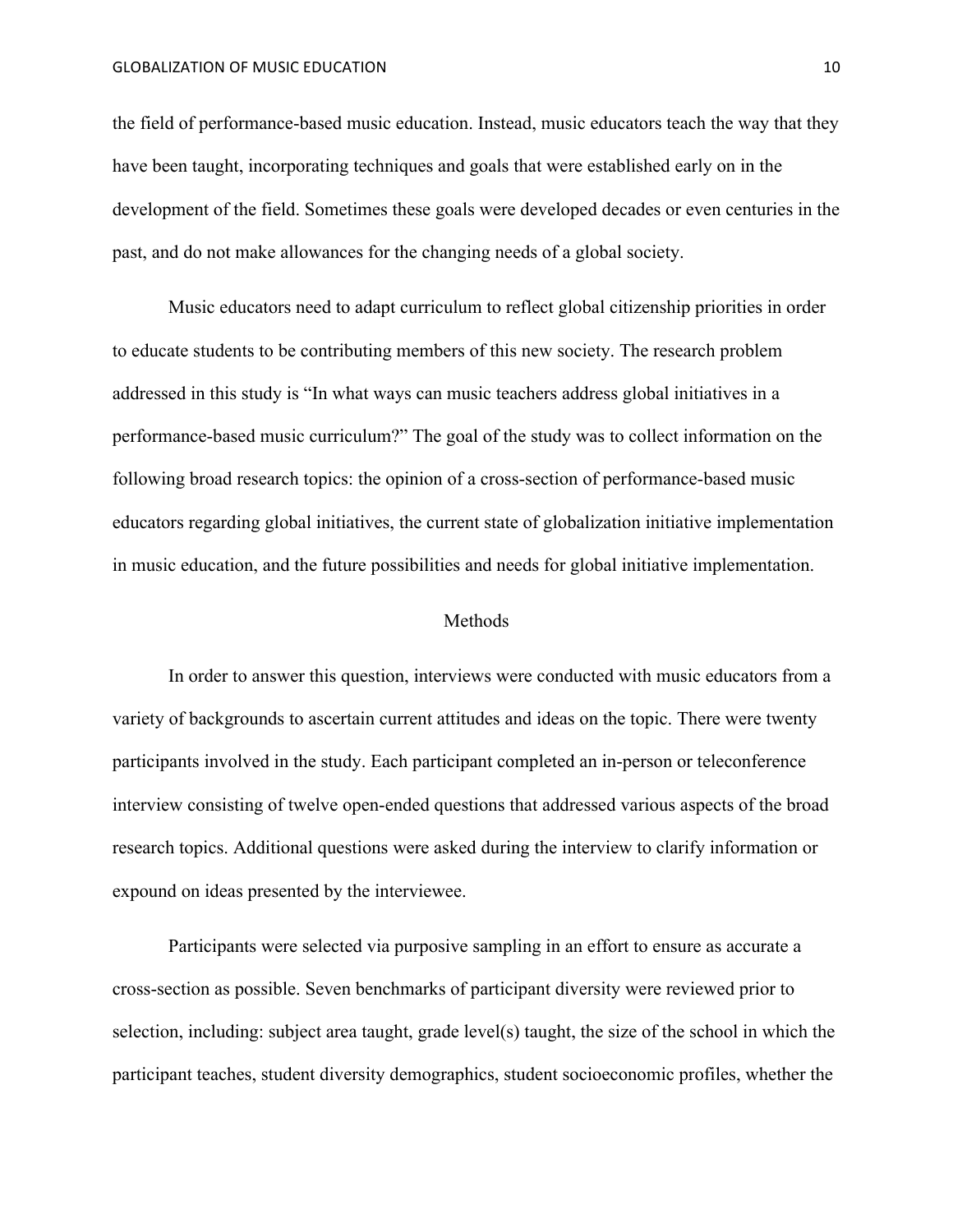school the participant teaches in is affiliated with the government (public) or is independent (private), and whether the school is located in the United States or abroad. In the field notes, all names of participants were changed for their privacy, and no location specifics or names of schools were used.



**Diversity Demographics of Participants and Their Schools** 

**Figure 1: Participant Diversity Demographics**

The limitations of this study include the small number of participants and the fact that the researcher knew a small number of the participants personally. The researcher bias includes a career in the field being studied and a personal investiture and interest in globalization. Data collected was evaluated comprehensively, but also interpreted through triangulation using domestic and international contexts in order to explore differences between the viewpoints of American and international teachers, participant researcher, and member checking.

Results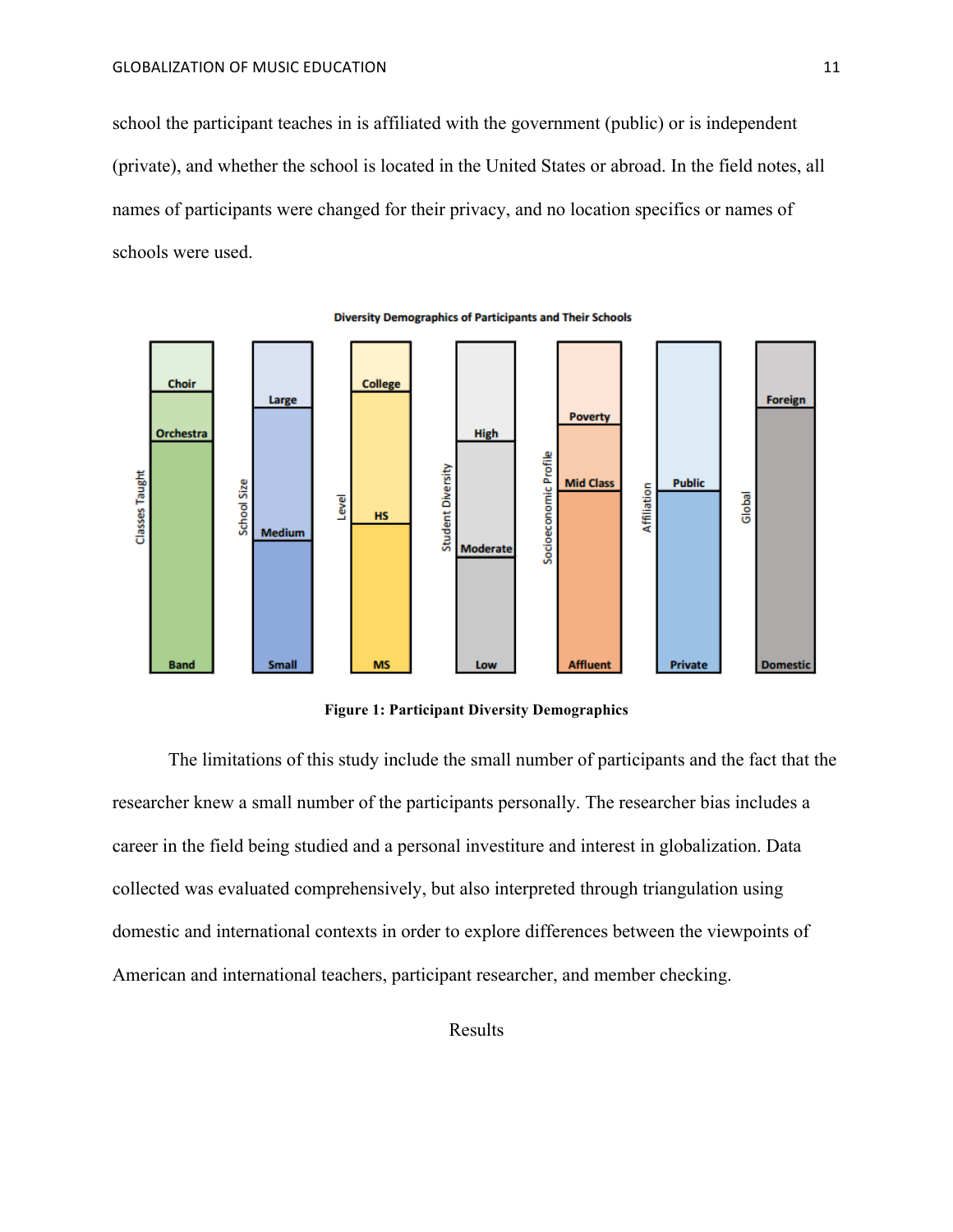The first surprising result of the study was that most of the participants interviewed had not heard of the concept of globalization before this study. In fact, only three participants of the twenty interviewed, or 15% of participants, knew the term without being provided a definition. Of these participants, two were international teachers, comprising 50% of the international teachers interviewed. Only one domestic participant knew the term. However, 85% of the participants currently intentionally program international music as part of their curriculum. 75% of international teachers interviewed and 87.5% of domestic teachers interviewed use this programming method. The participants engaging in this practice were unknowingly including globalization practices in their curriculum. Unsurprisingly, when asked about what benefits students would receive from a globalized education, 95% of participants mentioned in some way that students would become well-rounded. Other words used to describe this idea were aware, respectful, and ready to engage. This observation is reflective of the positive attitude toward globalization amongst our current educators.

A common theme in the interviews was the necessity of administrative support. This came about in several different ways. One participant stated that the administration fully controls the curriculum that the teachers must abide by, and therefore globalization would have to be an administrative priority in order for it to become a priority for the teachers. Two other participants mentioned that pleasing the administration is how they keep their jobs, but it all comes back to the administration making globalization a priority, because the administration's priorities are what the directors must focus on when managing their curriculum. Another participant brought up the disturbing trend that when funding cuts are being made for government-run schools in the United States, arts programs typically take the biggest cuts in both funding and personnel, making the task of moving forward with program updates difficult if not nearly impossible with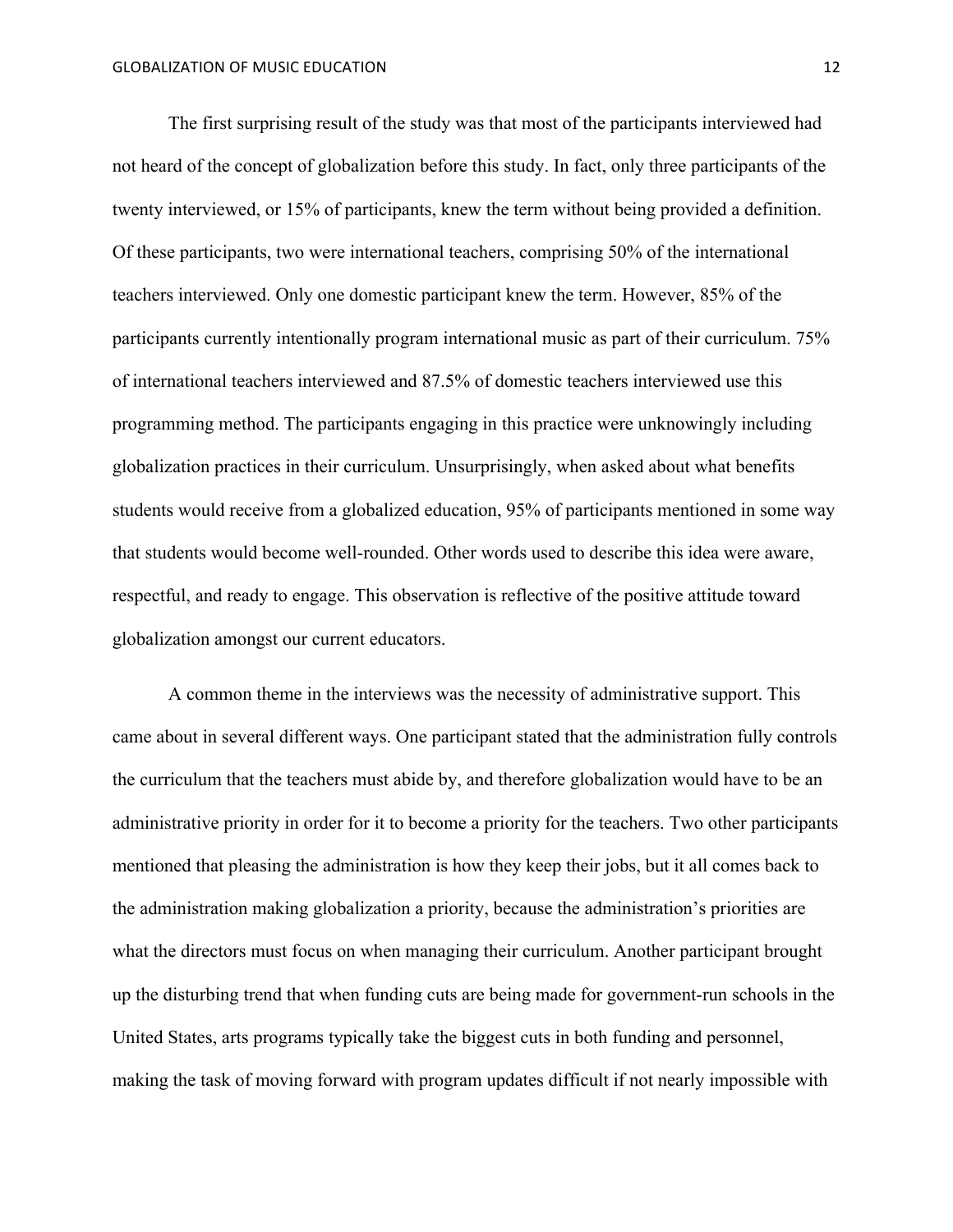the management of increased responsibilities. Budget management is also primarily a concern of the administration.

The two biggest needs for performance-based music educators to move forward with globalization initiatives are time and resources. This idea is not new, and it is not localized to performance-based music education or by location. If you ask any teacher of any subject what they need more of, the answers will probably be the same. The difference lies in what the educators were requesting. Three participants stated they needed more money in the budget for the purchase of music and to create immersion opportunities for their students. Three participants mentioned the need for a specific resource: access to compositions by native composers from around the world. Four participants needed more time to prepare projects and incorporate the study of globalization into their teaching units. One participant, Frank, said concisely what many band directors think: we are already overburdened. For Frank, if globalization is going to happen, it needs to happen within the context of the existing program and curriculum and not become an additional "thing to do" in a field that is already overtaxing its educators. Surprisingly, educators not located in the United States cited more of a problem with the need for time than for resources.

Several participants mentioned the need for collaboration between departments or the entire school for successful globalization. Ideas about grade-level projects or entire school focus were brought up and discussed in detail. This topic will be discussed in greater detail in the Discussion section.

Of the twenty participants, over half had not considered the depth of globalization's impact on their students prior to their involvement with this study. Only 25% of international participants and over 60% of American participants had not considered it. However, this study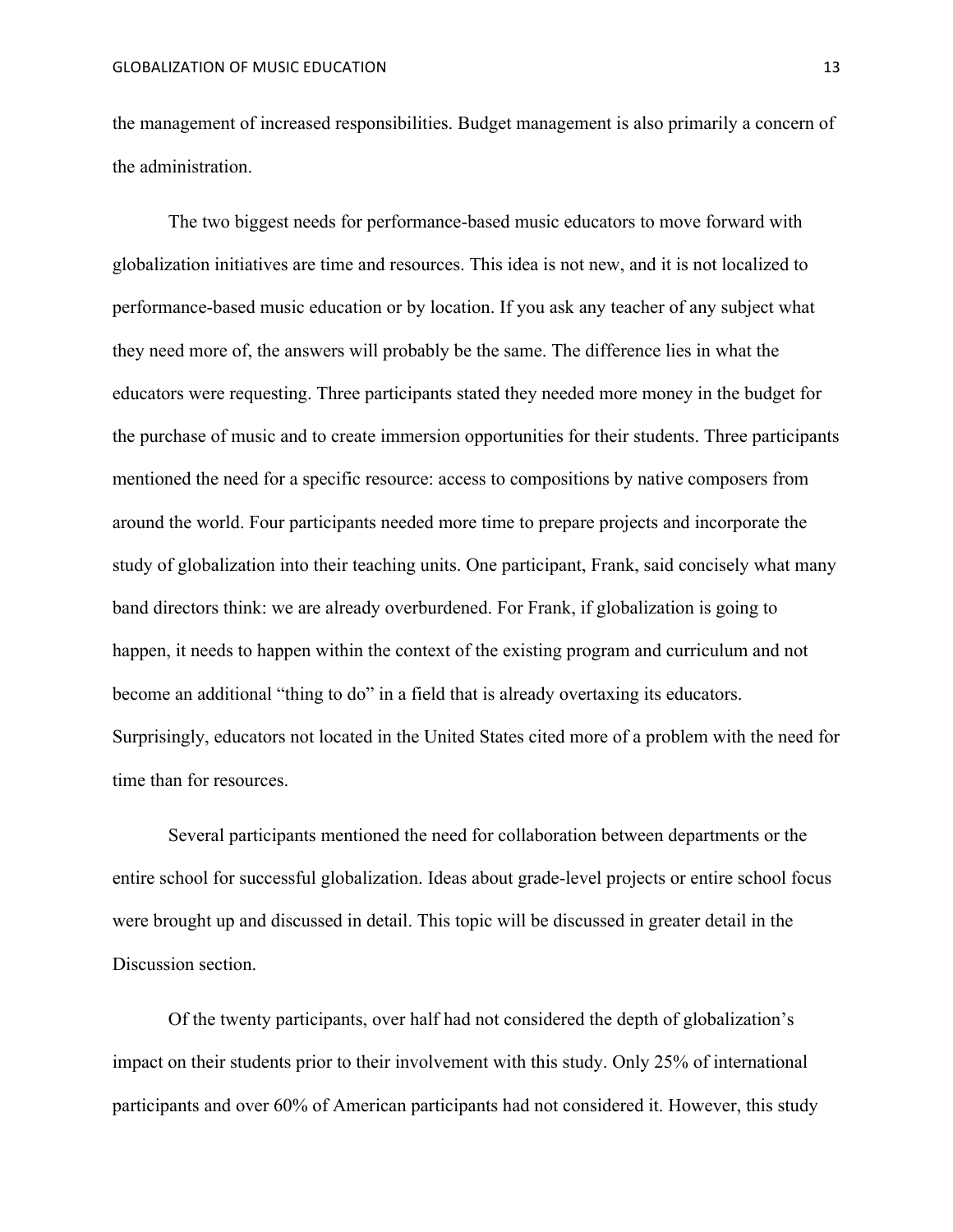brought the concept to the forefront of their mind and they now see the benefit of including this framework within their curriculum. If this study did nothing other than launch a discussion on this topic and bring awareness to educators, it would have achieved its purpose.

Overall, participants who worked in independent schools were more likely to have positive expectations about their future involvement in globalization. Participants from government-funded schools listed limited resources and support as their primary cause for a pessimistic future prediction. The schools most likely to already be involved with globalization on some level, and optimistic about further opportunities for expansion of global initiatives, were non-American private schools. These schools were followed closely in opinion by those schools identified as American-based International Baccalaureate schools.

There were some unique perspectives that came up in the interviews as well. Owen stated that "globalization is a fact, not a theory." He also thinks that anyone who tries to ignore it will be left behind. Already other cultures globally are investing in globalization within their music programs, and America's education system will miss an opportunity to grow and advance if globalization is ignored. Niko said that it is important that we, as a culture, know first where we come from, and make sure to pay attention to our own artists, so that we can appreciate the music from other cultures within the context of our own. Students must understand their own history in order to compare it effectively against something different.

A participant from abroad, Eva, talked about how globalization is a necessity, not a luxury, for teachers in Western Europe because of the proximity of other nations with their own unique cultures. This same phenomenon exists in International Baccalaureate schools (in the "Independent" category of schools), where the student population is highly diverse and the school itself prioritizes global education. In order to honor the cultures of the students present in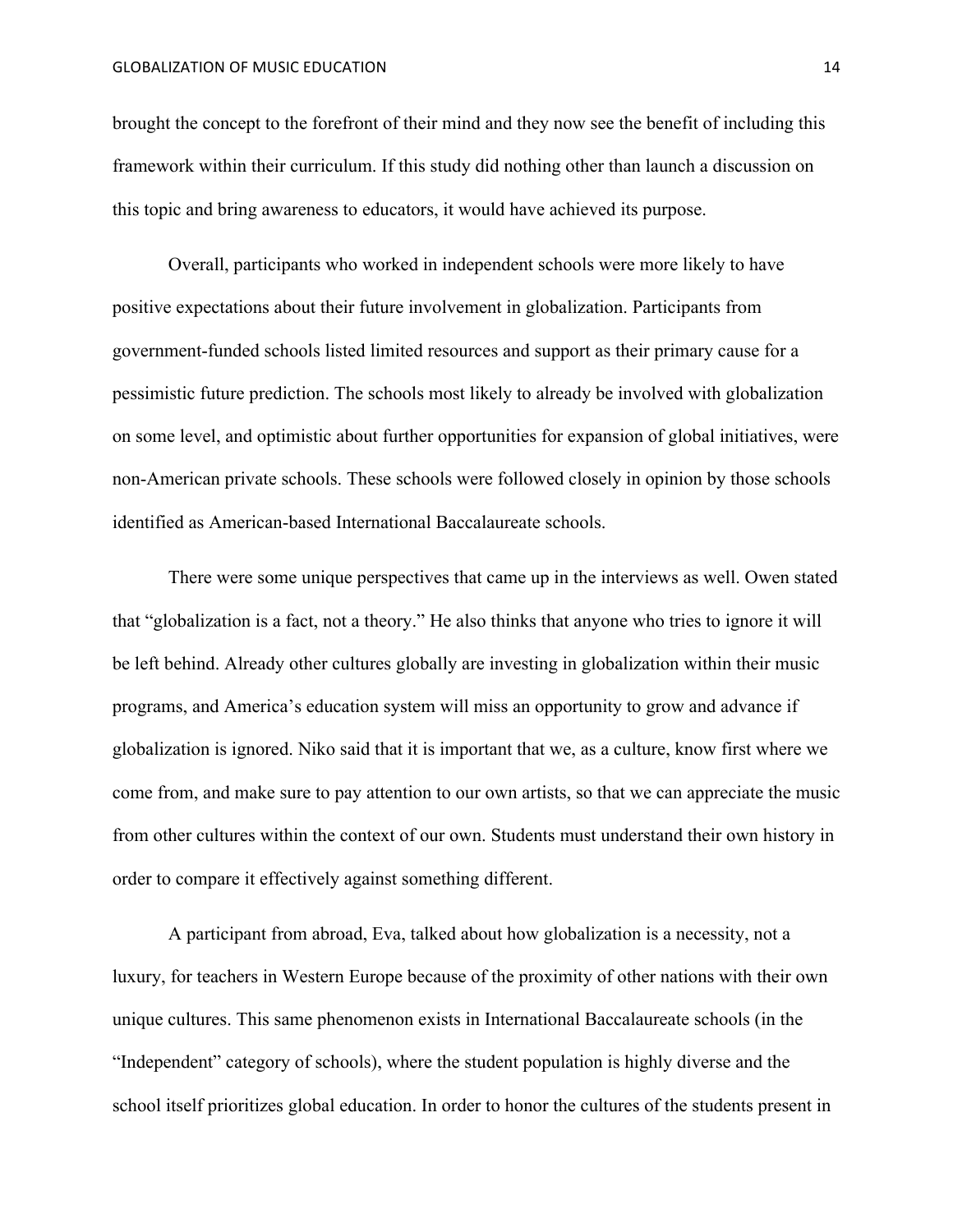### GLOBALIZATION OF MUSIC EDUCATION **15**

the classroom, these music directors must provide authentic cultural experiences to their students. These schools, both internationally and domestically, exist in school cultures that highly value diversity and cultural awareness. In United States schools that are government funded or serve students in a lower income bracket, some participants found that their students do not travel to the extent of other students. In these cases, it becomes even more important to provide these students with a wide variety of international music, because the classroom may be these students' sole form of exposure to these kinds of performances. However, the attention and focus of the school culture is not often on intercultural interaction. Often these schools focus on the basics in order to help their student population, and globalization is not something administrations see as an accomplishable goal within the parameters of their current population.

Andrew brought up the topic of English as a common language for globalization, and mentioned that he thought that English had limitations, although he didn't know what solution to offer. There are certain aspects of international music that do not translate well into other languages, or cultural phenomena that are inherent to the local population but hard to understand if one is not a participant of the culture. Much like slang, some music terms have cultural context, especially when looking at music that is culturally unique. An educator would need access to people or information from the culture being studied in order to fully understand what is unique about the music.

George issued a call to the music committees for performance contests, saying that these contests should include more international music on their approved lists for competitions. In this way, performing groups that are bound to evaluative performances by their administration can more effectively incorporate new styles of music without forfeiting the ability to remain competitive.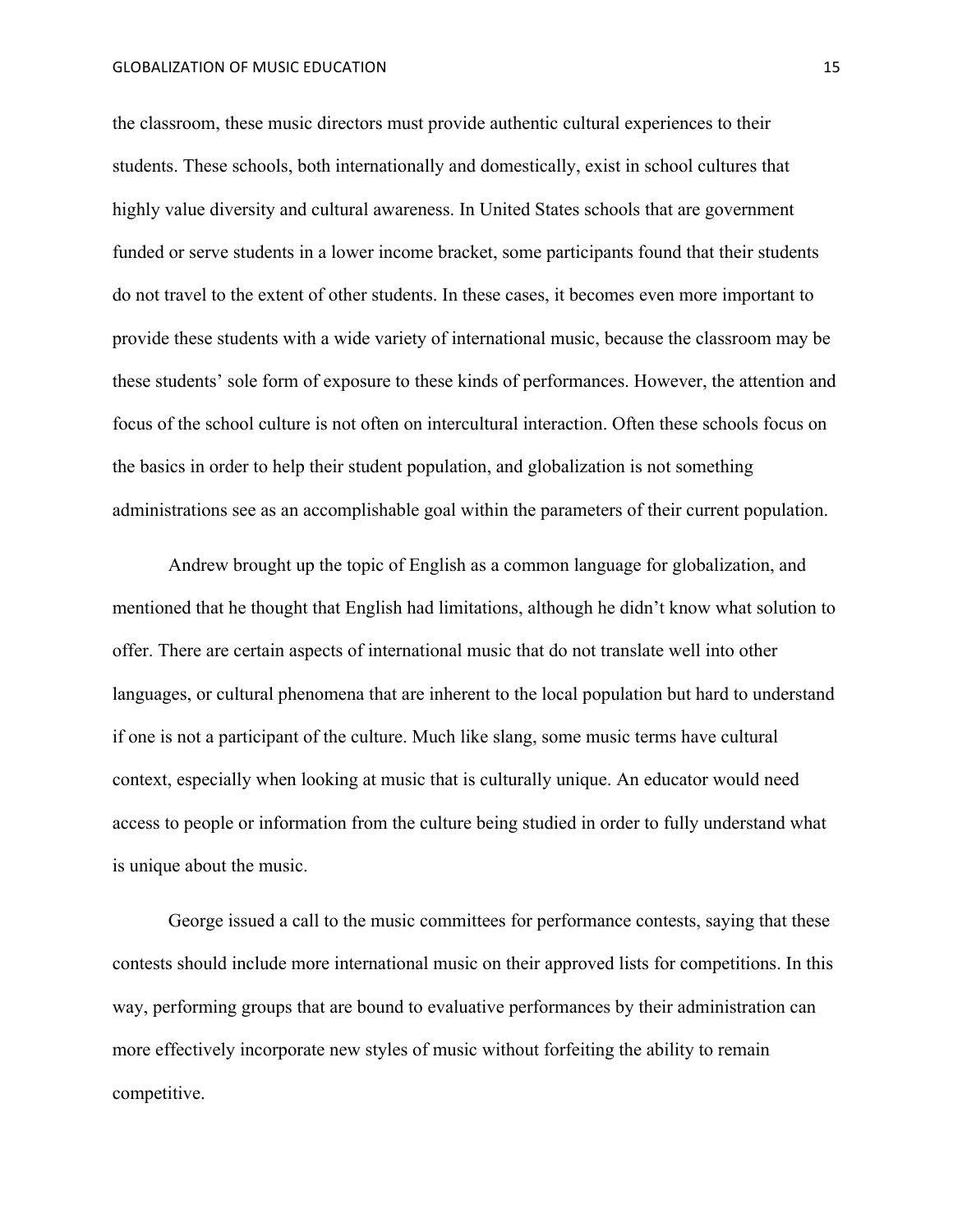### **Discussion**

One of the most effective ways to incorporate globalization into music education is to train educators on its importance, the ramifications of not including it, and the benefits of it. Approaching globalization initiatives in a music classroom should be done with intention and purpose. Music educators must be aware of the goals of globalization in order to successfully incorporate it into their curriculum.

Another aspect of globalization education involves administrators. In order to have the support necessary to begin globalization in any school, the administration must consider it a priority. If the administration has not considered the importance of the movement, priorities of the administration might not align with global initiatives. Although much information on globalization is available to administrators, it is likely that the impact of music education in globalization has not been considered. Information would need to be presented to administration in order to raise awareness. Even without administrative support, directors can implement small changes to the curriculum to include these initiatives without compromising meeting the needs of the administration.

Music educators would then need to develop a plan to incorporate globalization into the music curriculum. Using the resources available, small additions to the curriculum that build over time would be the easiest method of incorporation. Already, the vast majority of teachers use international music for performances, so the next step would be to ask what could be done to take the experience for the students further. The goal should be, ultimately, a complete immersive experience. While this may not happen with every piece of international music that is presented to the class, it should be the goal to include as many aspects of the music's background, culture, and historical significance as possible. Not only does this create a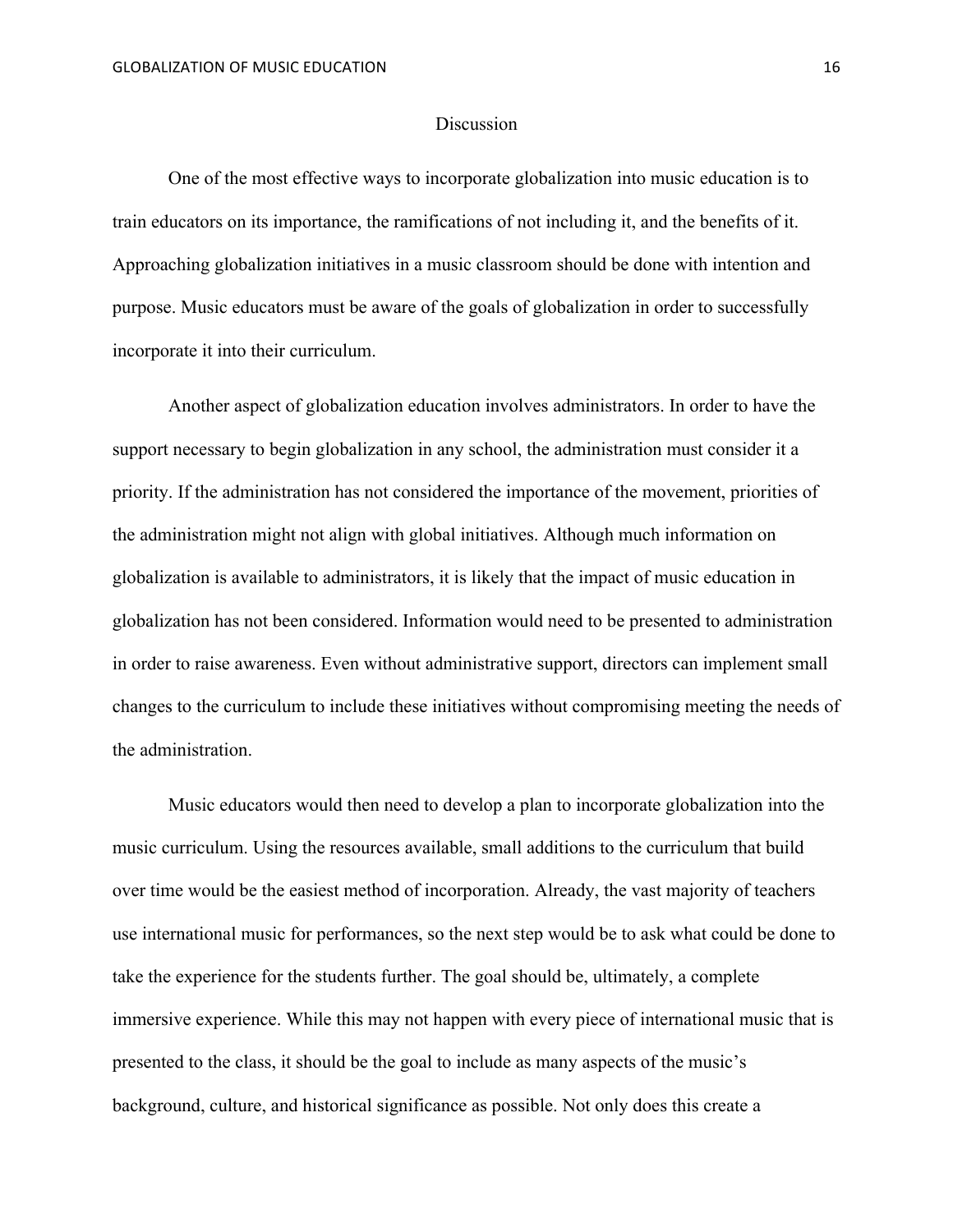connection between the music and the students, but it also reinforces ideas of style differences and the reason why the students should play the music in a certain way.

Initiating globalization in a performance-based music curriculum does require time. The educator must spend time developing a strategy that will meet goals while inserting projects, lessons, or resources into the current curriculum and without setting aside fundamental skills. Time would also be spent researching resources, finding specific music to meet specific goals, and in collaboration with a host of other individuals to ensure the success of the implementation. However, the time spent does not have to be overwhelming. The initial investment can be small, and grow over time and as the educator, the students, or the administration desires the furtherance of the initiative. In a field where teachers are already overburdened with tasks and commitments, it will be a difficult idea to sell. Once the students demonstrate a deeper understanding and appreciation of music, the question of the value of the time investment will be answered thoroughly.

Finding resources for such an endeavor might prove challenging in some instances. A large amount of research into the music being presented to students for performance would need to take place. In cases like Kate's, a study participant from China, sometimes music takes months to arrive. In other cases both in the United States and abroad, internet connectivity is not reliable. Online research, while the fastest and most convenient in most cases, is not a standard or reliable option for these situations. For some public schools, the perfect piece may not be on the contest list and therefore will not be an option for use. The solution to these problems is never simple, but creative minds prevail in such circumstances.

There are several different avenues for collaboration using globalization. Starting small, a performing group may choose to collaborate with another class. For example, at one school the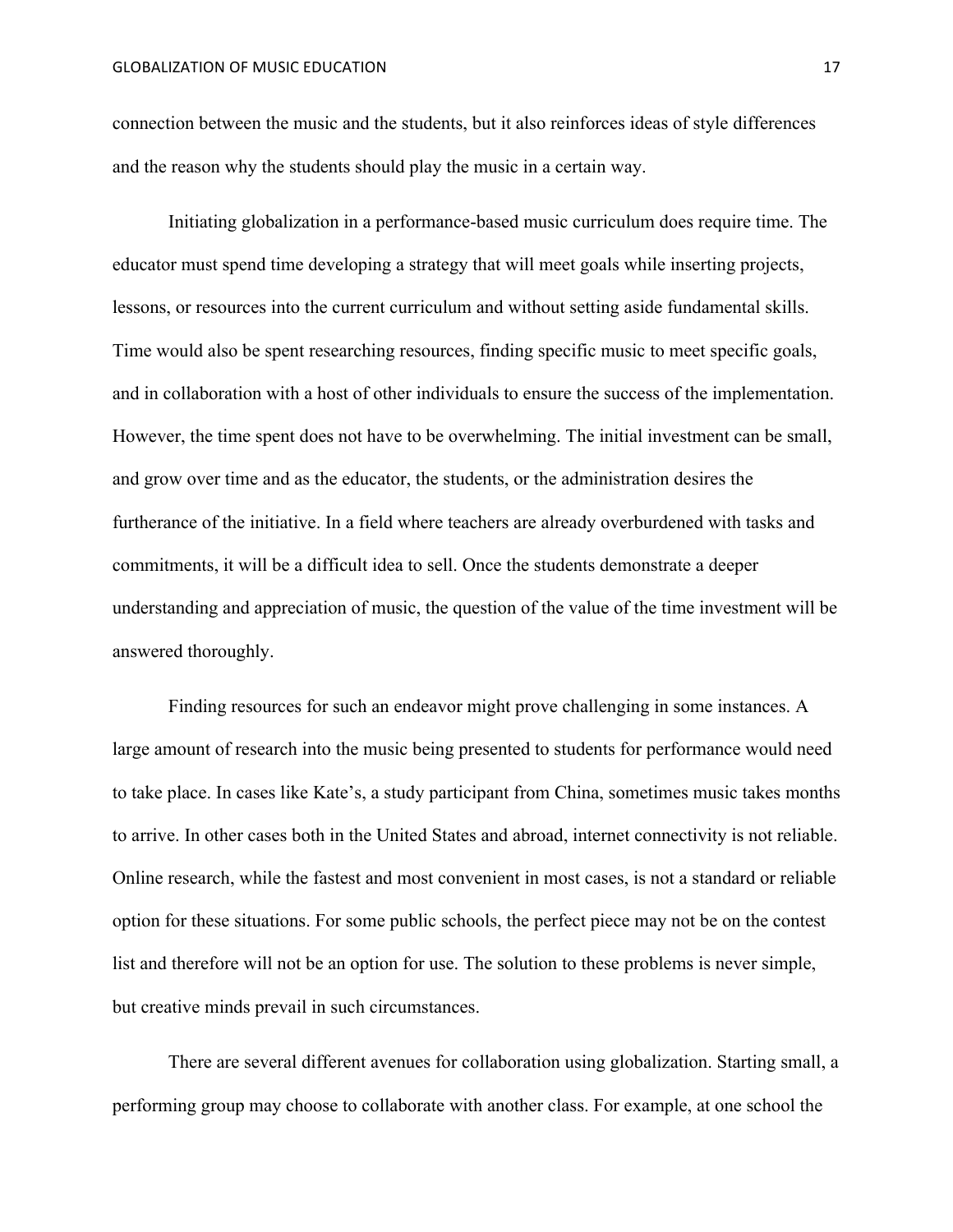art program may decide to do a painting project based on a Japanese piece that the band is playing. All students research the piece and share their findings, and all students connect with the material on a deeper level. The music becomes something real and tangible for them. Avenues of collaboration exist with many subjects, especially history.

Another option is to consider a school-wide collaboration. In this idea, the entire school could focus either on one country or on a multicultural festival. A program may also decide to collaborate with another school, either in another state or even another country. There are some limitations with international collaborations, such as time differences and lag with teleconferencing, but these relationships can prove life changing for all parties involved.

The largest project idea could be international visitations between groups, or international performing tours. This is the most effective way to establish meaningful and long-lasting relationships. There have been a few schools that have pursued this option, specifically the schools that participants Andrew, Kate, and Owen work for. These trips could be considered a cultural exchange, which is a concept borrowed from other subject areas, specifically collegiate exchange programs. While more long-term than what is proposed here, the concept is the same. It is currently done in music education, but not with a frequency that makes it a standard practice. On this topic of cultural exchange, Mori and Takeuchi reveal that "of critical import is instructors' ability to facilitate meaningful intercultural interactions within the classroom" (2016, p.12). When students physically interact with each other, the impact of the interaction is magnified when the educator is careful about making the experience relevant to the students. Groups of similar types, ages, and goals would interact with the highest amount of efficacy.

Kertz-Welzel (2015) suggests the idea of borrowing in music education in her article *Lessons from Elsewhere? Comparative Music Education in Times of Globalization*. She suggests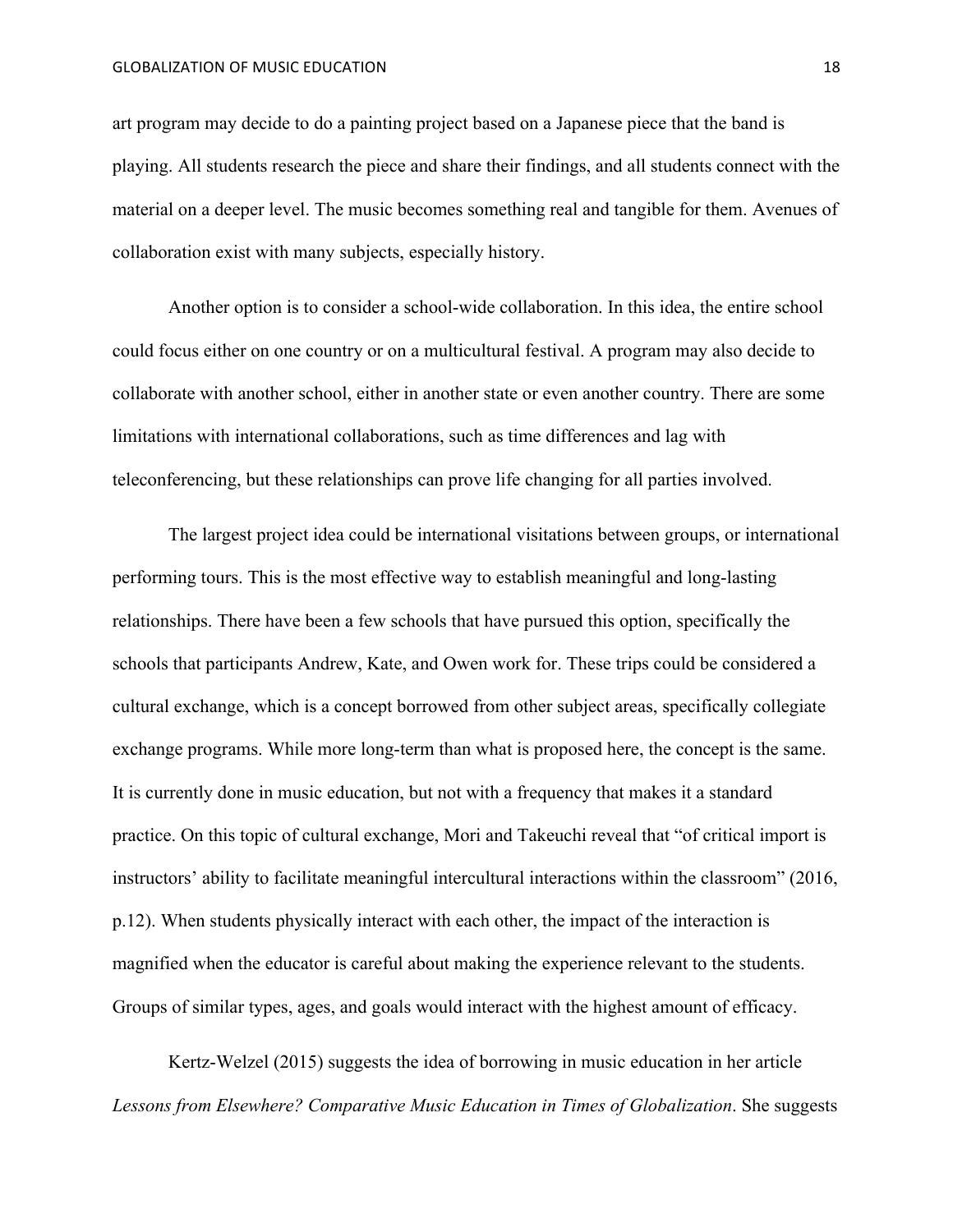borrowing techniques of music education for the strengthening of music programs across the globe. Like many other countries have adopted the American school band program, a good number of American schools are now beginning to adopt techniques used in Japan, a country which has taken the American band concept and moved it one step further, creating globally competitive bands at very young ages.

It is also necessary to address the use of English as a common language in the globalization of music education. Kertz-Welzel's 2016 article on the use of English as a common language addresses four issues with the concept, two of which are related to this discussion.

First, it is not possible to translate ideas completely adequately into another language. Often, not only vocabulary is missing, but rhetorical practices vary across cultures. Second, terminology in music education also varies internationally, depending on distinctive music education cultures, concepts and approaches in respective countries. Non-native English speakers often have to adapt their ideas to vocabulary and concepts which are available in English, even though there might be substantial inconsistencies. (Kertz-Welzel, 2016, pp. 53-54).

There are several things to consider ethically when incorporating globalization into music education. One of the most important is the consideration of unique culture, and the maintenance of individual cultures. Niko, a participant in the study, raised this topic in his interview, saying that students must be aware of their own music history and diversity. Wai-Chung Ho and Wing-Wah Law (2009) stated that "the concept of national culture is problematic because globalisation has posed challenges to the cultural identities of peoples in different parts of the world" (p. 2). Their assertion is that the globalization movement has caused an identity crisis amongst the new generation because the influx of international media and culture, especially popular American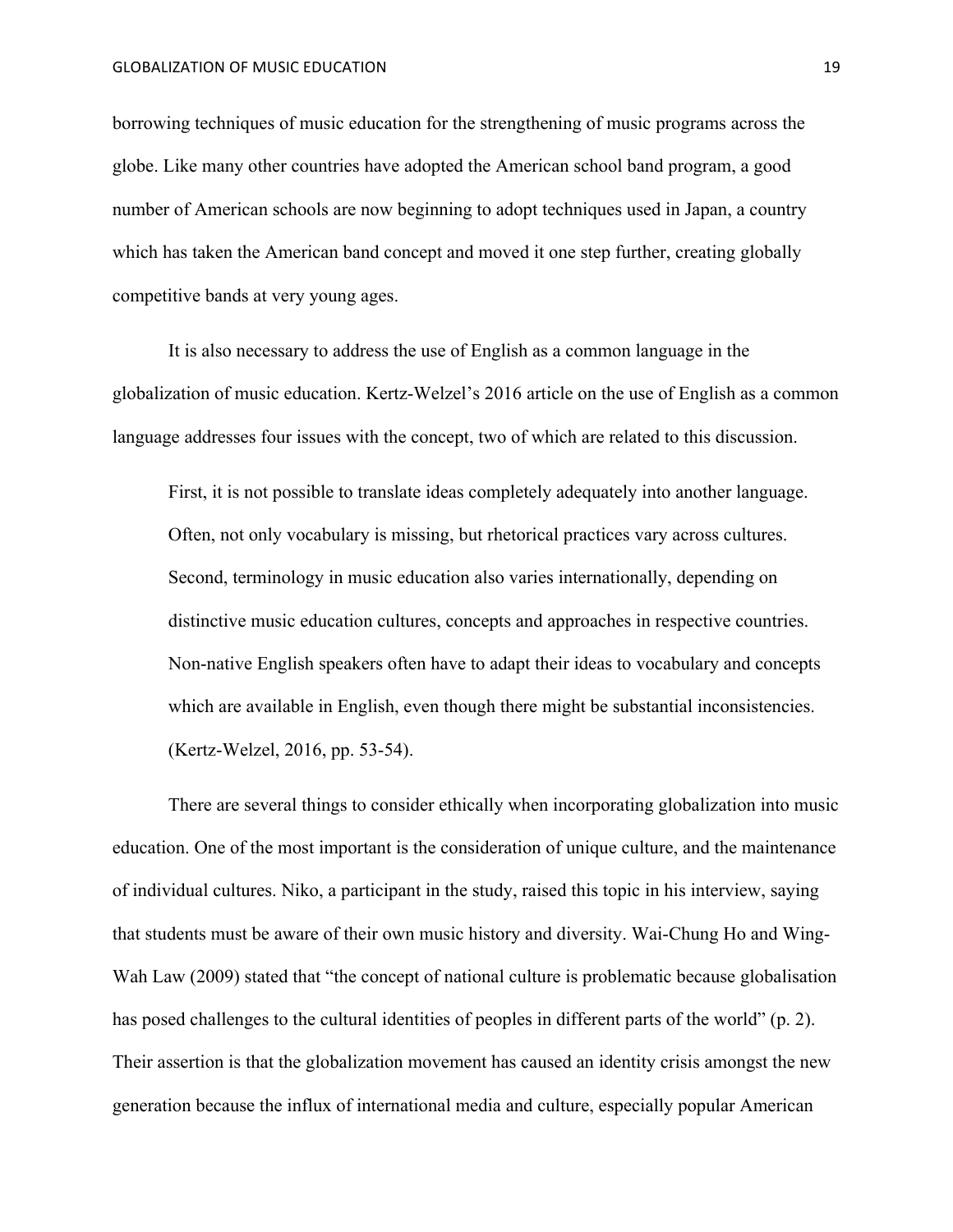culture, has created a new type of mixed culture that is no longer adherent to the original culture. In other words, the uniqueness of cultures is dying and the new cultures are becoming more homogenous because of the influence of media in these global times. The maintenance of these cultures is imperative for the sake of history.

As an example, indigenous people of the sub-continent of India "feel in danger of losing their cultural heritage and distinct identity in the race towards cultural homogenization by the global dominant forces" (Singh, 2013, p.2). These ideas are not unfounded, in fact the advent of globalization has caused a new awareness of the disparity between those in prosperity and those in need, as evidenced by a study in 2015 of the youth of India's reaction to an enhanced "already existing inequality, since the benefits of globalization and development and access to these benefits are not equitably or justly distributed" (Suchday, p. 78). The approach to interactions with others must be done with clarity of goals and a respect for existing cultural identities.

Music students will also more fully understand the aspects of international music that are different if they understand their own cultural music and can use it as a point of comparison. It will give students a basis to begin a conversation, and a method of evaluation. For example, one high school outside of St. Paul, Minnesota, has determined to purchase one piece of music from composers of color for every band for every concert. In this way, they hope to increase their student knowledge of composers of color, and also support those composers (Wastvedt, 2017).

Heimonen positively describes ethical considerations of music education in the global context. "Students are thus encouraged to be more sensitive to music (by being able respond to harmony and texture, for instance), and themselves, other people, and the world in which they live, since musical understanding is not grounded in any normative musical experience… These worlds can be accessible to all people: nurturing sensitivity to music, oneself and different others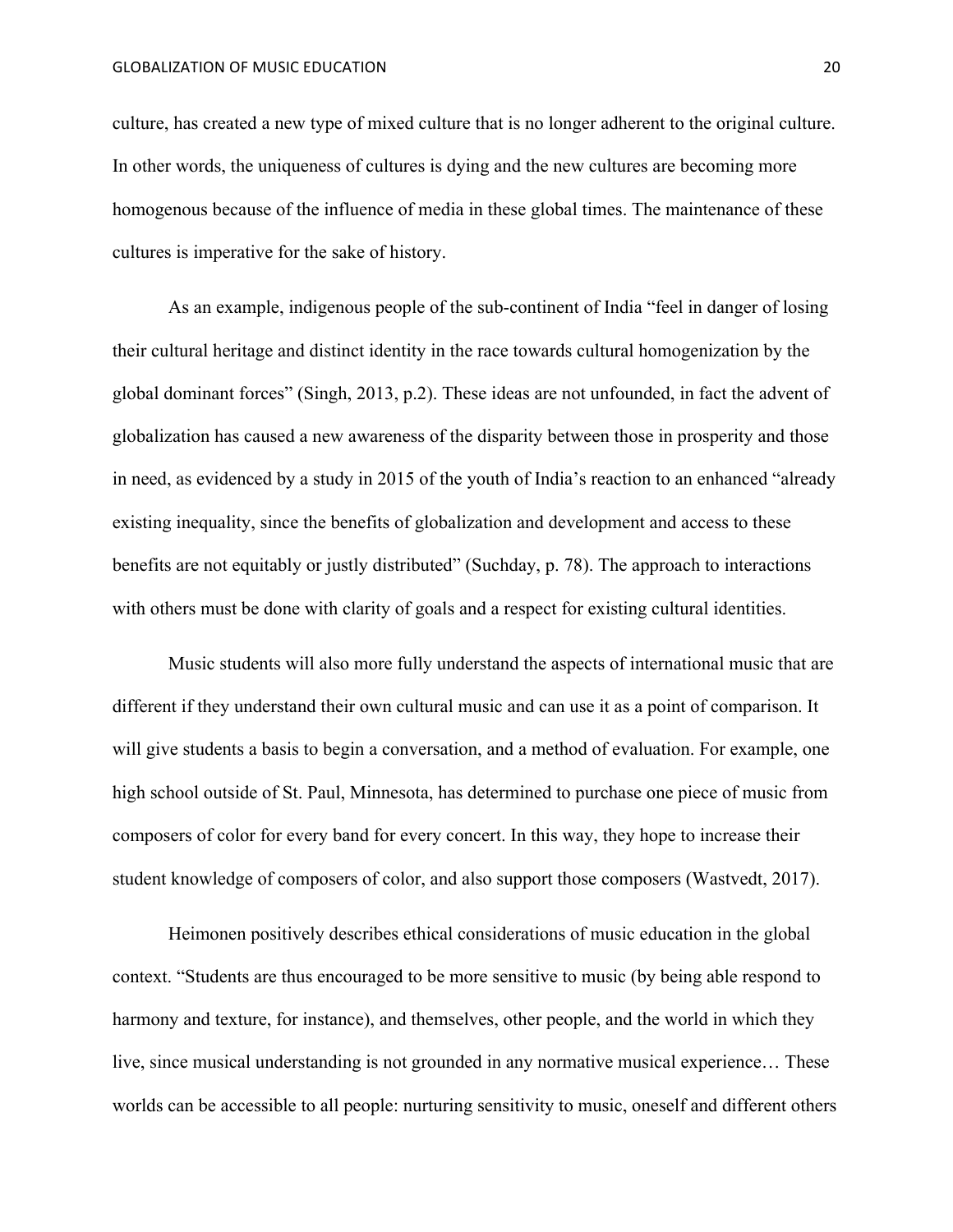can be one way of increasing a sense of togetherness at the global level" (2012, pp. 67-68). When moving forward, it is imperative to keep in mind the ethical treatment and approach to other cultures, and use music as a launching point and common interest to facilitate meaningful interactions.

## Implications

Jones addresses three implications of the globalization of music education that are relevant to this discussion:

First, we need to combat the objectification and commodification of music by reclaiming music as a form of human praxis through helping students develop their musicianship for personal musical agency. Secondly, we need to address the social issues created by globalization by responsibly introducing students to musics of the world, emphasizing their value as human action by stressing their situated, contextual meaning in order to avoid and combat a simplistic faux multiculturalism that decontextualizes musics from practice and treats them as aesthetic objects; we need to address issues of hegemony and cultural imperialism; and we need to foster amateur musicing in order to reduce social alienation and improve communities. And thirdly, we must help students develop the skills, knowledge, habits, and dispositions to succeed in an economy focused on creativity, research, development, design, and innovation (Jones, 2007, p. 14).

In addition to Jones's implications, there is a need for the development of a resource for music educators to access listings of available music by native composers. This would not only provide avenues of new ideas for performance, but cut research time significantly. The site would be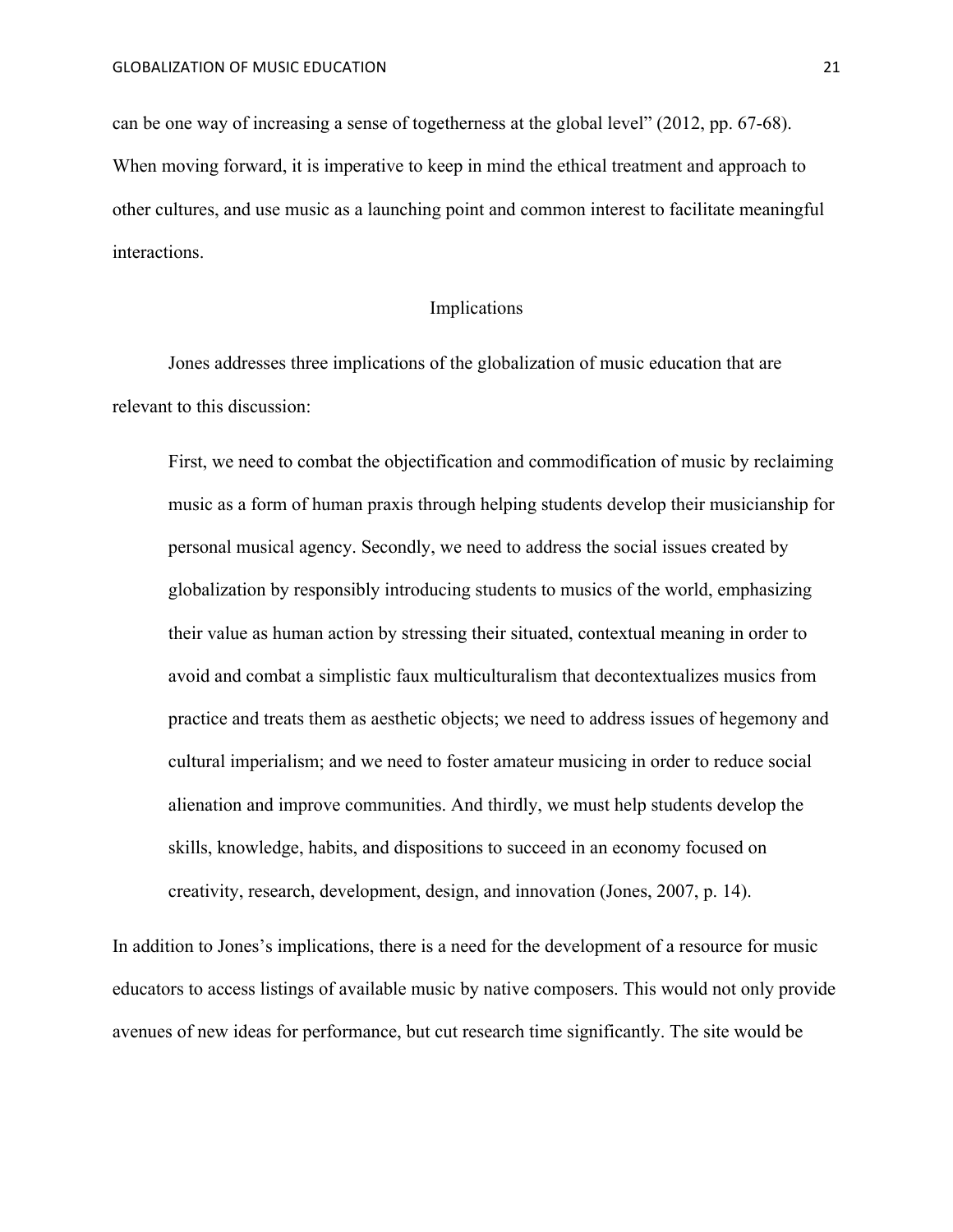most helpful if it listed each country, the composer, song title, and contact information for the purchase of the music.

Either in the same resource or separately, a database for music programs looking to collaborate internationally would be of great import in the pursuit of a globalized performancebased music education. The database should be searchable by country or region, and contain information such as the location of the group, type of group, and the type of collaboration desired. Measures would need to be taken to protect the privacy and safety of the participating groups and the students they represent. It would function best if monitored by a third party who would verify interest and validity of the people seeking contact, and initiate the contact between the two groups. As an example of such a service, a director could go to the resource and look for a high school choir located in southern India who is looking to do a teleconference exchange.

Currently a similar, but not exact, resource exists for teachers in International Baccalaureate schools in the form of a community discussion board. While some collaborations have come about because of these boards, this is not the initial purpose of the existence of these boards. There exists a need for this resource to be available to performance-based music educators in all schools.

The education of both teacher candidates and administration is an important aspect of the continuing development of globalization. While the continuing education of current teachers should not be overlooked, it is even more imperative that the upcoming generation of teachers who will be most affected by this movement and the administration who will be tasked to support it be educated on its value for the future of their students. Music teacher candidate undergraduate studies should have at least a unit within a teaching methods course that explores globalization and its implementation, but a full course would be even more effective considering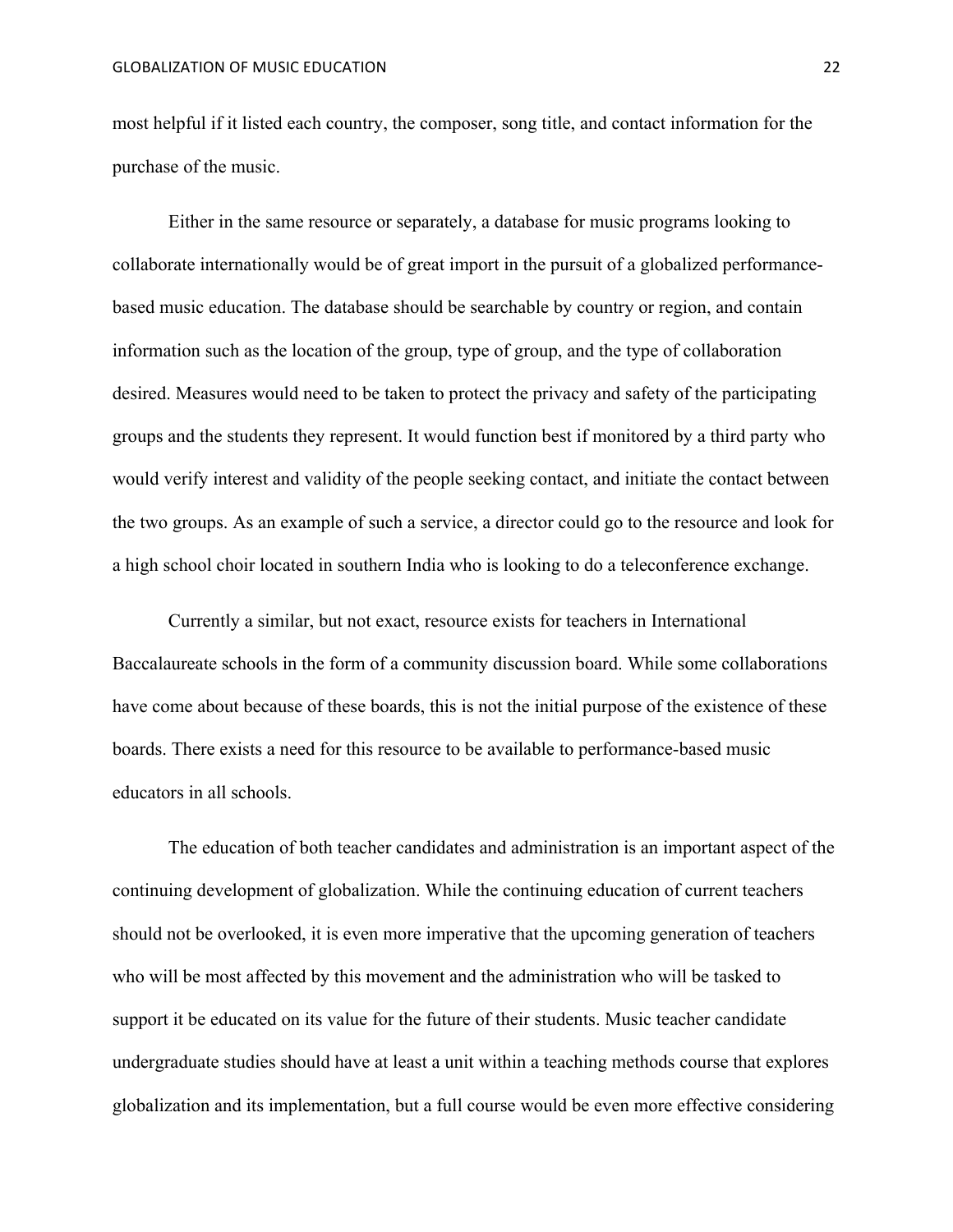the urgent need for this issue to be addressed. As study participant Jillian remarked, she was "never taught how to teach globalization." Similarly, those seeking graduate degrees in administration should also be made aware through their academic studies of the ramifications of ignoring the movement, and the benefits of embracing it. This is especially important in America, where political climate has kept the country from embracing international relationships until only recently. This is evidenced in the attitudes and knowledge about globalization of American teachers in comparison to non-American teachers observed in this study. For current educators, avenues of continuing education are the best way for communicating this knowledge. Conferences and webinars abound, and as word spreads, more teachers will become prepared to implement global initiatives in their classrooms.

The main focus of those who are passionate about this movement should be to encourage those looking to dive into the beauty of globalization. No start is too small, no effort too minimal. In a field that is already saturated with goals, tasks, and commitments, the main task for educators now is simply to begin.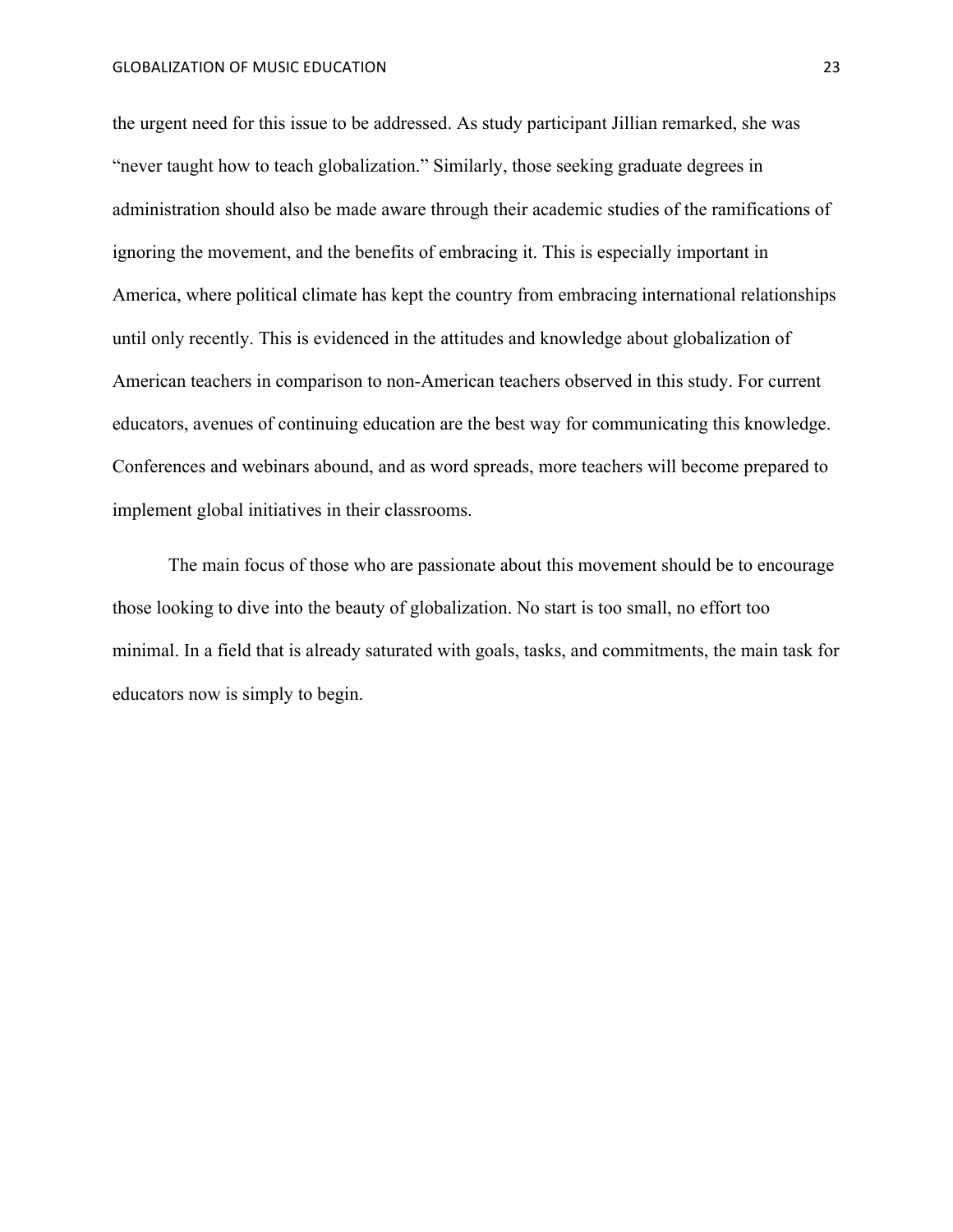### References

- Beckmann-Collier, A. (2009). Music in a flat world: Thomas L Friedman's ideas and your program. *Music Educators Journal*, *96*(1)*,* 27-30. doi: 10.1177/0027432109341537
- Balmages, B. [Brian Balmages]. (2016, September 20). I just came across a letter I received while I was conducting in Italy [Facebook status update]. https://www.facebook.com/brian.balmages/posts/10210786713286647
- Fischer, S., Fischer, F. Kleinschmidt, M., & Lange, D. (2014). Ways of thinking globalization Insights into a currently running investigation of students' ideas of globalization. *Journal of Social Science Education, 13*(3), 123-133.
- Friedman, T. (2005). *The world is flat*: *A brief history of the twenty-first century*. New York, NY: Farrar, Straus and Giroux.
- Gruhn, W. (2004). Leo Kestenberg 1882-1962: Honorary President of ISME 1953-1962 outstanding musician, visionary educator, pragmatic reformer and utopian realist. *International Journal of Music Education, 22*(2), 103-129.
- Heimonen, M. (2012). Music education and global ethics: Educating citizens for the world. *Action, Criticism, and Theory for Music Education, 11*(1), 62-80.
- Held, D., & McGrew, A. G. (Eds.). (2000). *The global transformations reader: An introduction to the globalization debate*. Malden, MA: Polity Press.
- Jacobs, H.H. (2010). A new essential curriculum for a new time. In H.H. Jacobs (Ed.), *Curriculum 21: Essential Education for a Changing World* (pp.7-17). Alexandria, VA: ASCD.
- Jones, P.M. (2007). Music education for society's sake: Music education in an era of global neo imperial/neo-medieval market-driven paradigms and structures. *Action, Criticism & Theory for Music Education, 6*(1)*,* 1-28.
- Kertz-Welzel, A. (2015). Lessons from elsewhere? Comparative music education in times of globalization. *Philosophy of Music Education Review, 23*(1), 48-66.
- Kertz-Welzel, A. (2016). Sociological implications of English as an international language in music education. *Action, Criticism & Theory for Music Education, 15*(3)*,* 53-66. Retrieved from http://act.maydaygroup.org/articles/KertzWelzel15\_3.pdf
- McGaha, J. (2015). Popular culture  $\&$  globalization: Teacher candidates' attitudes  $\&$  perceptions of cultural & ethnic stereotypes. *Multicultural Education, 23*(1), 32-37.
- Mori, J., & Takeuchi, J.D. (2016). Campus diversity and global education: A case study of a Japanese program. *Foreign Language Annals, 49*(1), 146-161.
- Myers, J.J. (2016). Charting a democratic course for global citizenship education: Research directions and current challenges. *Education Policy Analysis Archives, 24*(55-59), 1-16. doi: 10.14507/epaa.24.2174